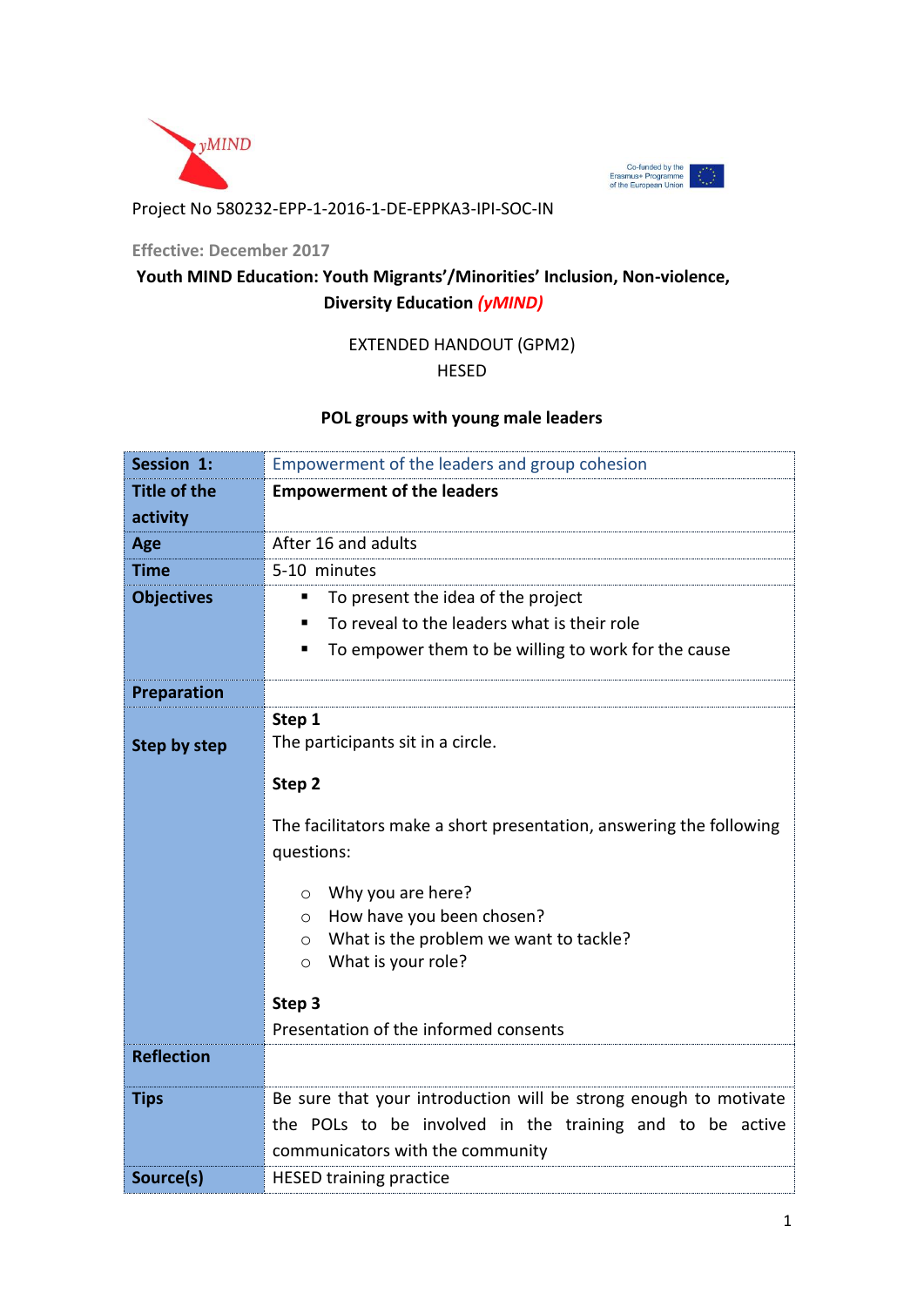| Session 1:                      | Empowerment of the leaders and group cohesion                                                                                                                                        |
|---------------------------------|--------------------------------------------------------------------------------------------------------------------------------------------------------------------------------------|
| <b>Title of the</b><br>activity | The story of my name                                                                                                                                                                 |
| Age                             | 7 - 16 years and adults                                                                                                                                                              |
| Time                            | 5-10 minutes                                                                                                                                                                         |
| <b>Objectives</b>               | The introduce the participants.<br>п<br>To make the participant feel familiar with each other                                                                                        |
| <b>Preparation</b>              |                                                                                                                                                                                      |
| Step by step                    | Step 1<br>The participants sit in a circle.<br>Step 2<br>Ask each participant to present the story of his name: where it<br>comes from, if he has relatives with the same name, ect. |
| <b>Reflection</b>               |                                                                                                                                                                                      |
| <b>Tips</b>                     |                                                                                                                                                                                      |
| Source(s)                       | <b>HESED training practice</b>                                                                                                                                                       |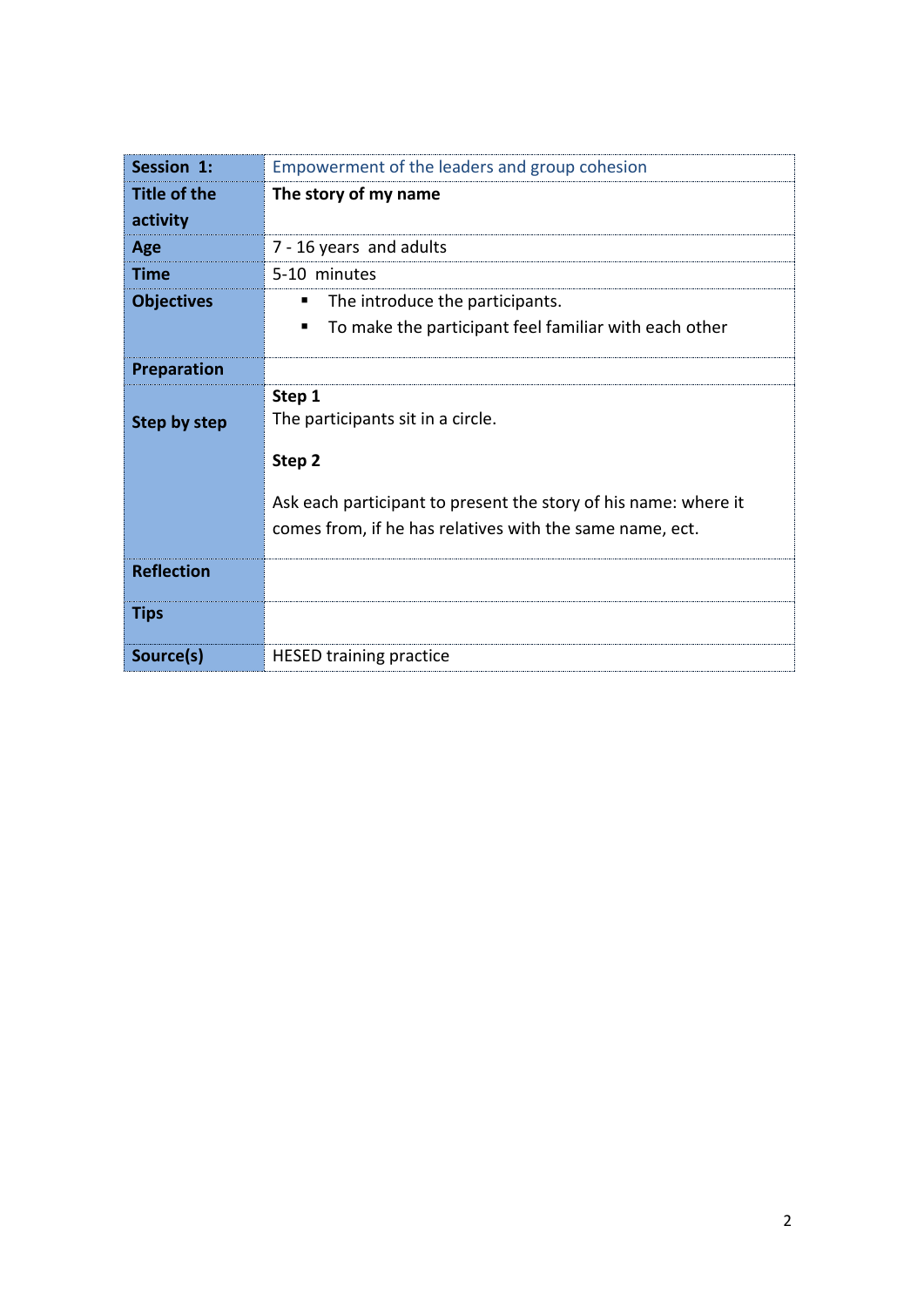| Session 1:          | Empowerment of the leaders and group cohesion                               |
|---------------------|-----------------------------------------------------------------------------|
| <b>Title of the</b> | The circle of the favorite things                                           |
| activity            |                                                                             |
| Age                 | 10 - 16 years and adults (a group of 10 to 20 participants)                 |
| <b>Time</b>         | 5-10 minutes                                                                |
| <b>Objectives</b>   | To continue with the process of introducing each other;                     |
|                     | To help forming group cohesion;<br>п                                        |
| <b>Preparation</b>  | Prepare lists of statements                                                 |
|                     | Step 1                                                                      |
| <b>Step by step</b> | The group is sitting in a circle                                            |
|                     |                                                                             |
|                     | Step 2<br>Start reading the statements one after the other. Do not make any |
|                     | comments and/or explanations between the sentences :                        |
|                     | I like Fiki Storaro (famous singer)/ Azis most famous<br>$\circ$            |
|                     | Roma singer in Bulgaria.                                                    |
|                     | I like to eat dinner.<br>$\circ$                                            |
|                     | I have a girlfriend.<br>$\circ$                                             |
|                     | I have a sister/sisters.<br>$\circ$                                         |
|                     | I believe women should respect the opinion of the men.<br>O                 |
|                     | I have a lot of friends in the neighborhood.<br>O                           |
|                     | I believe girls and boys cannot be friends.<br>O                            |
|                     | I believe girls and boys are equal/are not equal.<br>$\circ$                |
|                     | I believe early marriages are good for the men.<br>$\circ$                  |
|                     | I believe early marriages are not good for women.<br>$\circ$                |
|                     | I believe a man should respect his wife.<br>$\circ$                         |
| <b>Reflection</b>   | How did it feel to take part in this activity?                              |
|                     | What does it make you think of? What ideas do you have now                  |
|                     | in mind?                                                                    |
|                     | Did you experience something new about the others in the<br>п               |
|                     | group? And about yourself?                                                  |
| <b>Tips</b>         |                                                                             |
|                     |                                                                             |
| Source(s)           | Adapted from:                                                               |
|                     | Training practice of SPI Forschung gGmbH and Grenzläufer e.V.               |
|                     | Quarcoo C (2017). Documentation from Diversity                              |
|                     | competence Workshop at SPI Forschung on 28.03.2017                          |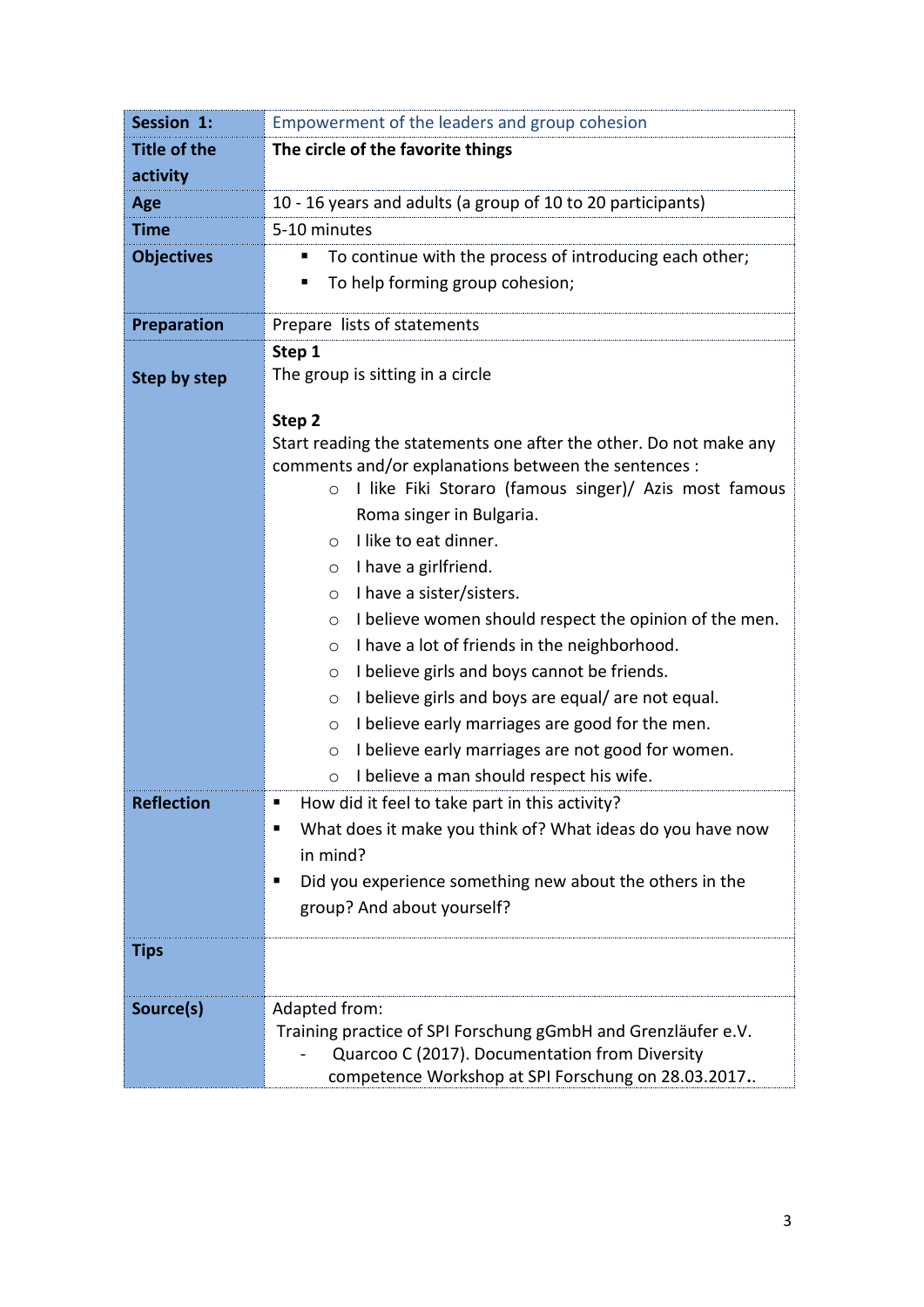| Session 1:                   | Empowerment of the leaders and group cohesion                                    |
|------------------------------|----------------------------------------------------------------------------------|
| <b>Title of the activity</b> | The tree of expectations                                                         |
|                              |                                                                                  |
| Age                          | 10-16 years and adults (a group of 10 to 20 participants)                        |
| <b>Time</b>                  | 20 minutes                                                                       |
| <b>Objectives</b>            | To visualise the expectations of the POL<br>Е                                    |
|                              | To help them understand their role in the training<br>п                          |
|                              | To introduce the main topic of the training<br>п                                 |
| Preparation                  | Draw a three on the flipchart                                                    |
|                              | Step 1                                                                           |
| <b>Step by step</b>          | The group is sitting in circle                                                   |
|                              | Step 2                                                                           |
|                              | Each participant should answer two questions on two different                    |
|                              | sticky notes:                                                                    |
|                              |                                                                                  |
|                              | What do I expect to learn here?<br>$\circ$                                       |
|                              | What I do not like to discuss here?<br>$\Omega$                                  |
|                              | Step 3                                                                           |
|                              | Each participants sticks his notes on the three of expectations                  |
|                              |                                                                                  |
|                              | Step 4                                                                           |
|                              | Group discussion on the expectations                                             |
| <b>Reflection</b>            |                                                                                  |
|                              |                                                                                  |
| <b>Tips</b>                  | If the participants cannot write or have difficulties to write on                |
|                              | their own, the facilitator writes the answers and puts them on<br>the flipchart. |
|                              |                                                                                  |
| Source(s)                    |                                                                                  |
|                              |                                                                                  |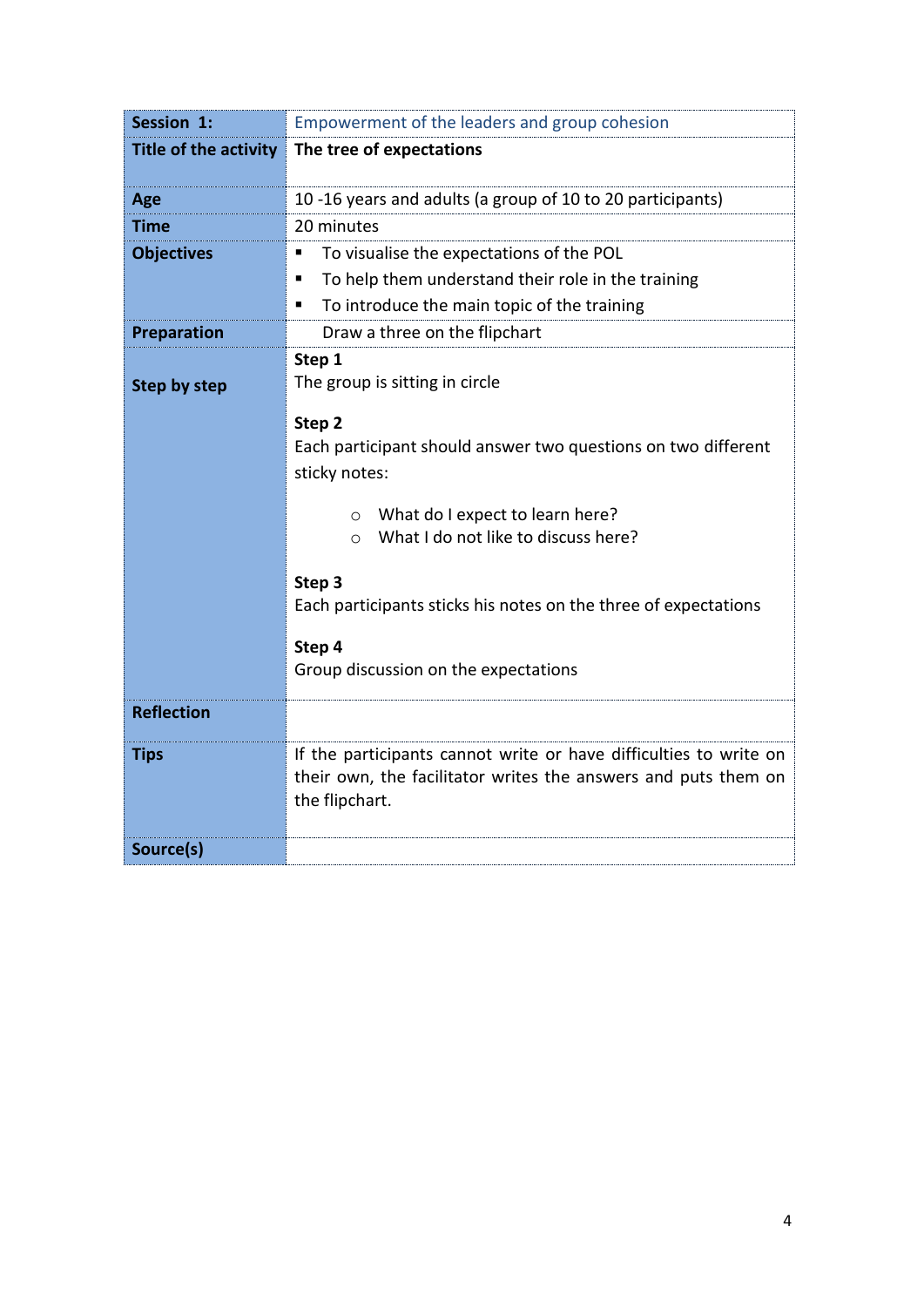| Session 1:               | Empowerment of the leaders and group cohesion                                 |
|--------------------------|-------------------------------------------------------------------------------|
| Title of the<br>activity | <b>Providing information</b>                                                  |
|                          |                                                                               |
| Age                      | After 16 years and adults (a group of 10 to 20 participants)                  |
| Time                     | 10 minutes                                                                    |
| <b>Objectives</b>        | To introduce the topic of GBV<br>п                                            |
|                          | To make the POL sensible on the topic.<br>■                                   |
| <b>Preparation</b>       | Prepare basic facts for GBV in your country/ if there is any                  |
|                          | information – about the Roma community in particular                          |
| <b>Step by step</b>      | Step 1<br>Present the basic facts:<br>Step 2                                  |
|                          | Discuss with the group                                                        |
|                          | Ask the group if they knew those facts.<br>п                                  |
|                          | Are they surprised? What they believe the situation in their<br>community is? |
| <b>Reflection</b>        |                                                                               |

## **Resource sheet 2. Basic facts**

**.** 

Violence<sup>1</sup> is "the intentional use of physical force or power, threatened or actual, against oneself, another person or against a group of community that either results in or has a high likelihood of resulting in injury, death, psychological harm, maldevelepment or deprivation".

Violence includes such acts as threat, intimidation, and oppression that result from a power relationship between individuals, between individuals and groups, or between groups.

- $\checkmark$  Violence is not a random act.
- $\checkmark$  It happens in specific circumstances and settings.
- $\checkmark$  Violence happens more frequently in some settings than others, and around the world it is more likely to be carried out by and against men – usually young men.
- $\checkmark$  In the public sphere, young men are most likely to be the perpetrators of this violence and most likely to be victims.
- $\checkmark$  In the private sphere the home and other private spaces men are more likely the aggressors and women the victims.
- $\checkmark$  Between 15 -70% of women have experienced physical or sexual violence by an intimate partner $2$
- $\checkmark$  One from 3 women is Bulgaria (33 %) experienced violence from her partner after the age of 15*<sup>3</sup>* .

<sup>1</sup> *WHO,"What About Boys? A Literature Review on the Health and Development of Adolescent Boys" (Geneva: World Health Organisation and Pan American Health Organisation, 2000).*

*<sup>2</sup> Garcia-Moreno et.al. "Multi-country study on women's health and domestic violence" (Geneva: World Health Organization, 2005*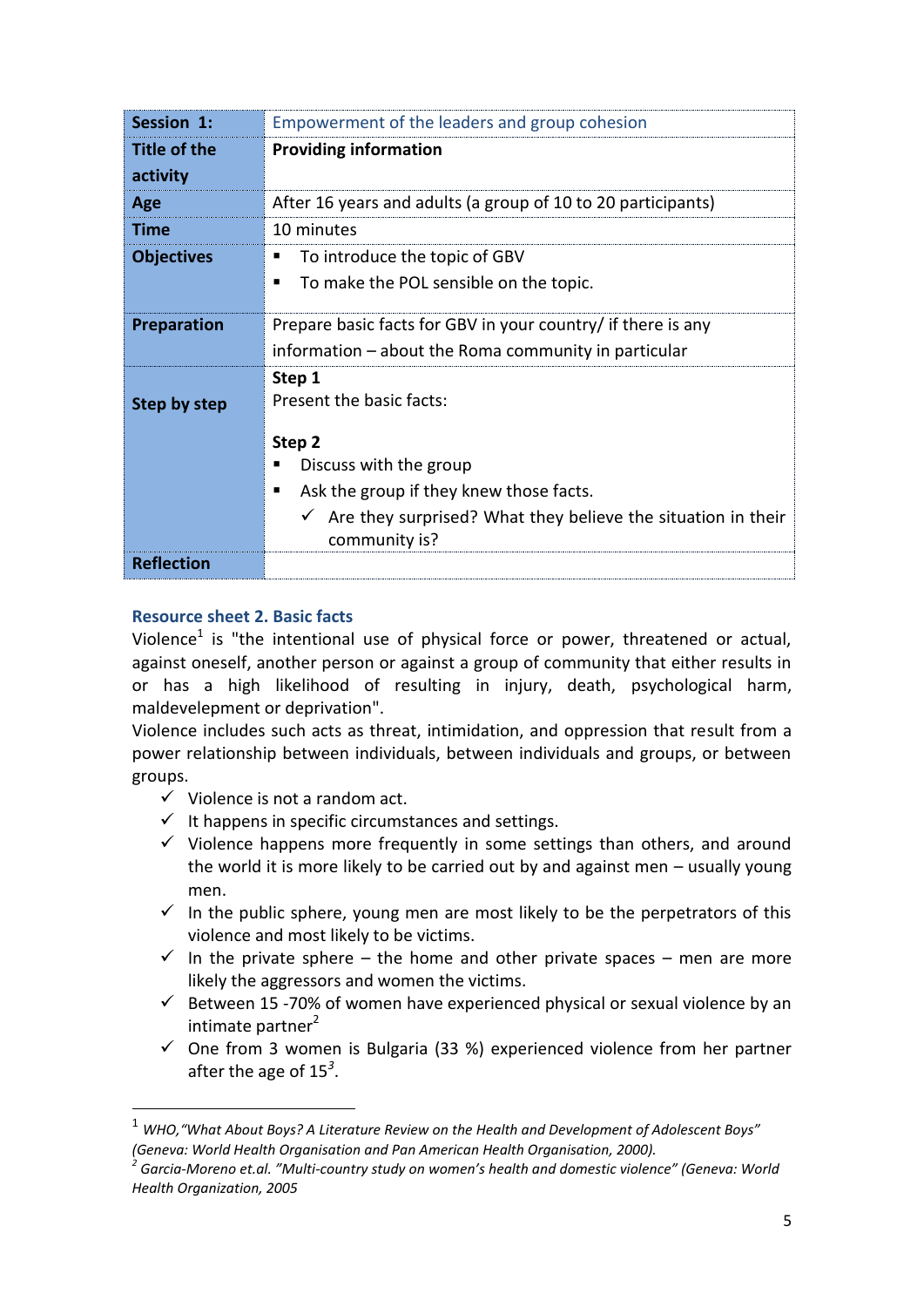| <b>Session 2</b>    | The face of violence                                                     |
|---------------------|--------------------------------------------------------------------------|
| <b>Title of the</b> | Warm up activity                                                         |
| activity            |                                                                          |
| Age                 | All ages                                                                 |
| <b>Time</b>         | 5-15 minutes                                                             |
| <b>Objectives</b>   | To differentiate the outside reality from the internal group<br>п        |
|                     | reality                                                                  |
|                     | To warm up the participants for the group work<br>п                      |
|                     | To contribute for the group and individual confidence and<br>ш           |
|                     | cohesion                                                                 |
| <b>Preparation</b>  |                                                                          |
|                     | Step 1                                                                   |
| <b>Step by step</b> | Welcome the participants                                                 |
|                     | Step 2                                                                   |
|                     | Remind them the rules of the group and the time frame                    |
|                     | Step 3                                                                   |
|                     | Give the instructions for the exercise                                   |
|                     |                                                                          |
| <b>Reflection</b>   | Those are the activities the most underestimated by the facilitators. In |
|                     | our work with Roma community we have learnt that the well selected       |
|                     | warming up exercises are very important for the work with young          |
|                     | Roma men. Those activities reduce the tension in the group and help      |
|                     | the participants ventilate the emotions. They are often used in the      |
|                     | middle of the sessions to change the dominant emotion or dynamic in      |
|                     | the group.                                                               |
| <b>Tips</b>         | It is strongly recommended that the facilitators have prepared a set of  |
|                     | different activities from this kind in order to use them when it is      |
|                     | needed even out of the training program.                                 |
|                     | It is strongly recommended each session to start with thematic warm-     |
|                     | up activity.                                                             |
| Source(s)           | Big variety of warm up activities could be found at:                     |
|                     | https://www.salto-youth.net/tools/                                       |
|                     |                                                                          |

 *3 European Union Fundamental Rights Agency (FRA). (2014). Violence against Women: an EU-wide survey.Pg. 28, 34, 174.*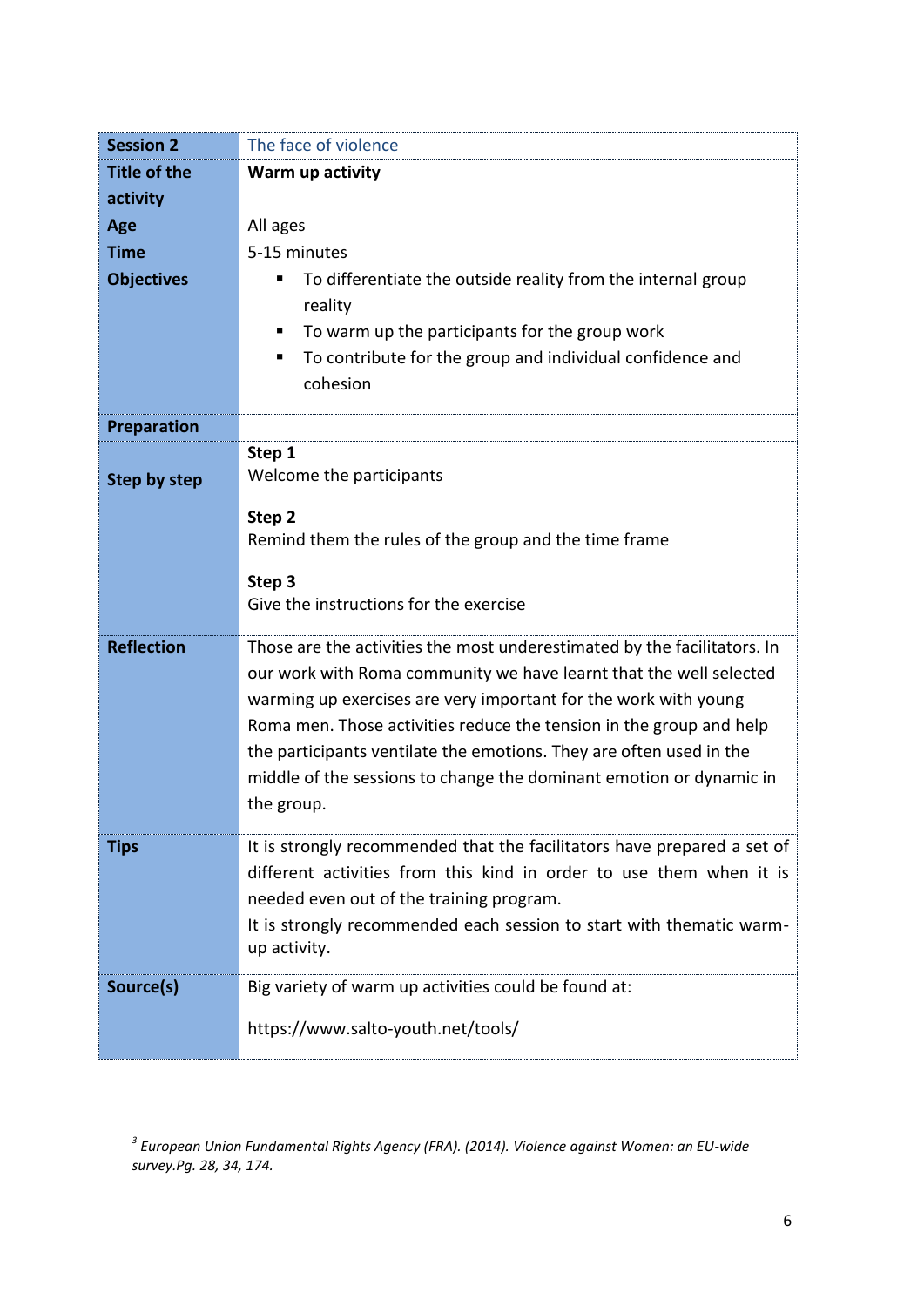| <b>Session 2</b>                | The face of violence                                                    |
|---------------------------------|-------------------------------------------------------------------------|
| <b>Title of the</b><br>activity | <b>Defining violence</b>                                                |
| Age                             | After 16, adults                                                        |
| <b>Time</b>                     | 45 minutes                                                              |
| <b>Objectives</b>               | To define the violence<br>٠                                             |
|                                 | To generate a list with associations related with the topic.<br>п       |
|                                 | To frame what the POL define as violence<br>٠                           |
| <b>Preparation</b>              |                                                                         |
|                                 | Step 1                                                                  |
| Step by step                    | Ask the POLs to reflect on those questions:                             |
|                                 | What violence means to me?<br>$\circ$                                   |
|                                 | What are your first associations when you hear this word?<br>$\circ$    |
|                                 | Step 2                                                                  |
|                                 | Ask the POL s to reflect on the types of violence by answering the      |
|                                 | following questions:                                                    |
|                                 | Can you differentiate from the list different types of<br>$\circ$       |
|                                 | violence?                                                               |
|                                 | What are their manifestations?<br>$\circ$                               |
| <b>Reflection</b>               | Usually the Roma groups define violence as physical abuse.              |
| <b>Tips</b>                     | It is recommended for the facilitators to be ready with some additional |
|                                 | information on the topic                                                |
| Source(s)                       | Adapted from: Program M: Young Men's Manual, A Training Manual          |
|                                 | for Educators and Youth Workers, CARE International, Website:           |
|                                 | www.youngmeninitiaitive.org                                             |

## **Resource sheet 3. Types of violence**

Physical violence: using physical force such as hitting, slapping, or pushing.

Emotional/Psychological violence: often the most difficult form of violence to identify. It may include humiliating, threatening, insulting, pressuring, and expressions jealousy or possessiveness such as the controlling of decisions and activities.

Sexual violence: pressuring or forcing someone to perform sexual acts (from kissing to sex) against their will or making sexual comments that make someone feel humiliated or uncomfortable. It does not matter if there has been prior consenting sexual behavior.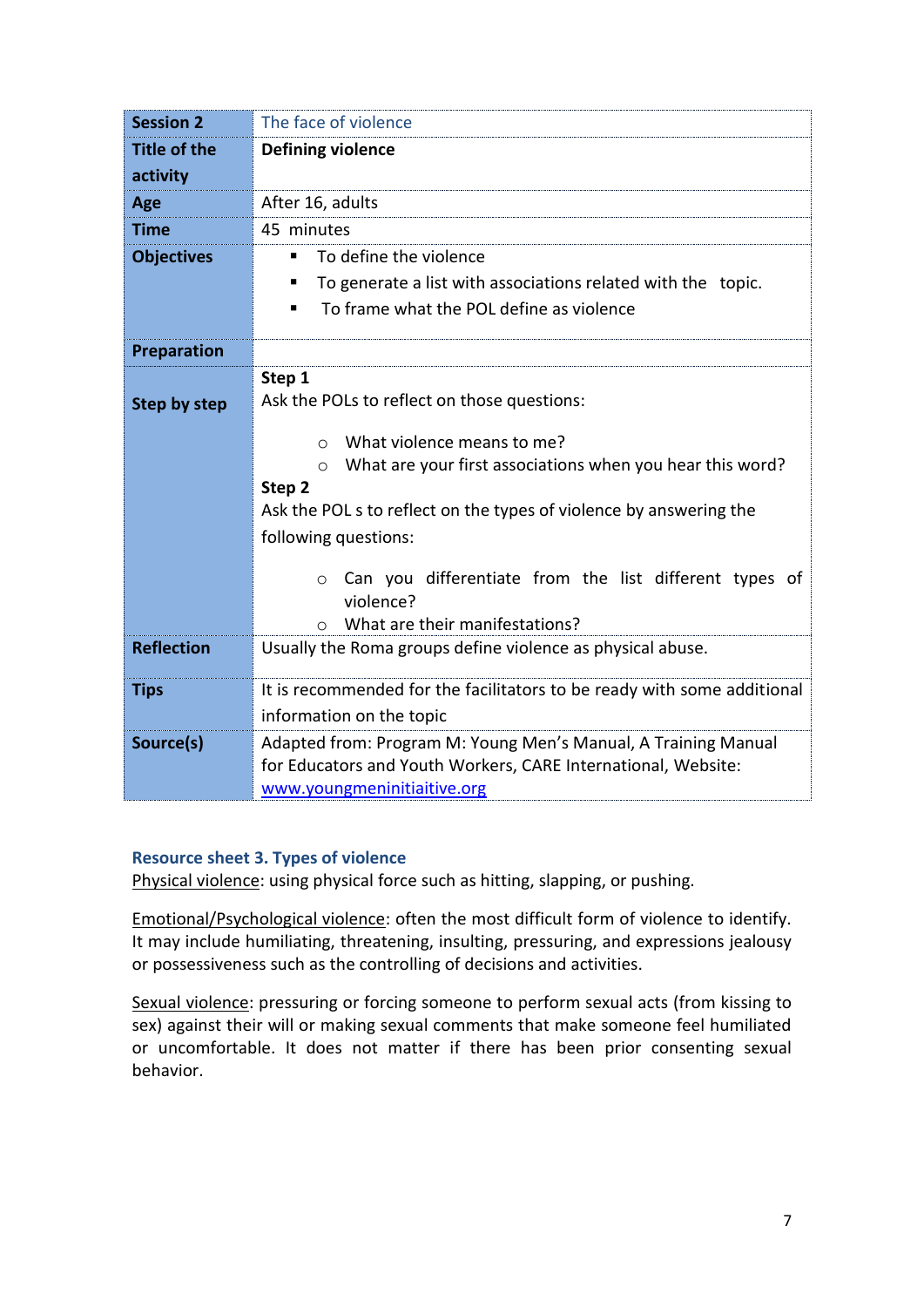| <b>Session 2</b>    | The face of violence                                                    |
|---------------------|-------------------------------------------------------------------------|
| <b>Title of the</b> | <b>Four corners of violence</b>                                         |
| activity            |                                                                         |
| Age                 | All age groups (select and adapt the examples according to the age      |
|                     | group)                                                                  |
| <b>Time</b>         | 20 - 30 minutes                                                         |
| <b>Objectives</b>   | To introduce the topic of violence.<br>ш                                |
|                     | To classify and differentiate various forms of violence.<br>ш           |
|                     | To display different subjective perceptions of violence.<br>٠           |
| <b>Preparation</b>  | List of statements, 4 paper sheets (A3 or A4), labeled: Aggression,     |
|                     | Offence, Violence, Other.                                               |
|                     | Step 1                                                                  |
| Step by step        | Attach the paper sheets with the terms each in one corner of the        |
|                     | room.                                                                   |
|                     | Explain that in a while you are going to read aloud different<br>п      |
|                     | statements related to the themes around violence.                       |
|                     | After each statement the participants will have time to position<br>ш   |
|                     | themselves in one corner of the room depending on their opinion.        |
|                     | Step 2                                                                  |
|                     | Start reading the statements.<br>п                                      |
|                     | After each statement ask couple of participants (different by each<br>п |
|                     | statement) on the grounds of their decision, why did they position      |
|                     | themselves in the respective corner.                                    |
|                     | Discuss briefly with the other participants in the group and<br>п       |
|                     | continue with the next statement.                                       |
| <b>Reflection</b>   |                                                                         |
| <b>Tips</b>         | For the purposes of the POL, it is important to adapt the statements    |
|                     | according the cultural reality of the community of intervention         |
| <b>Source</b>       | GewaltFREI leben - Du & Ich, adapted from Männerberatung Wien,          |
|                     | AÖF,                                                                    |
|                     | (http://www.aoef.at/images/GewaltFREI%20leben%20pdfs/Handbuch           |
|                     | GewaltFREI DuIch Druck.pdf).                                            |
|                     |                                                                         |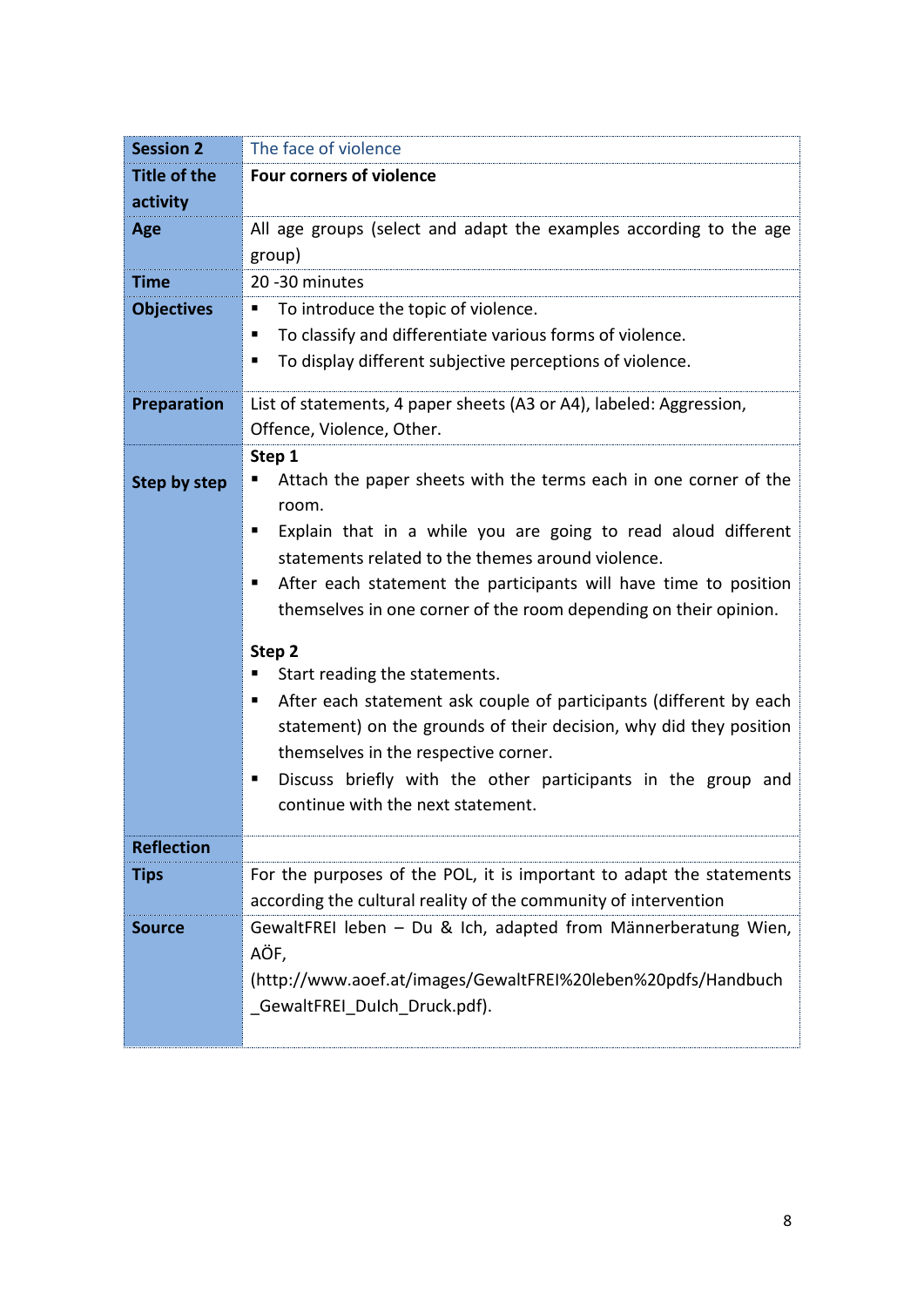# **Worksheet: Four corners of violence (Statement examples)**

| A spouse beats and insults his wife.                                                                                                                                                     | Two young women shout at each other in a                                                                                                                                                                                       |
|------------------------------------------------------------------------------------------------------------------------------------------------------------------------------------------|--------------------------------------------------------------------------------------------------------------------------------------------------------------------------------------------------------------------------------|
|                                                                                                                                                                                          | restaurant, the one pulling the hair of the                                                                                                                                                                                    |
|                                                                                                                                                                                          | other.                                                                                                                                                                                                                         |
| Two adolescents provoke each other, until<br>the one calls the other "son of a bitch".                                                                                                   | "You, loser!"                                                                                                                                                                                                                  |
| Philipp thinks that it is the task of a man to<br>take decisions for himself and his wife.                                                                                               | Two boxers in a boxing ring, shortly before<br>the fight starts.                                                                                                                                                               |
| Three policemen intervene by a fight among<br>several adolescents in a park.                                                                                                             | Because Sabine does not like to drink any<br>alcohol at a party she has to hear constantly:<br>"Come on, don't be that stuffy"                                                                                                 |
| Klaus becomes defiant and offended when<br>his girlfriend speaks to other men.                                                                                                           | You get a nice smile from somebody you like.                                                                                                                                                                                   |
| Home arrest.                                                                                                                                                                             | A mother shouts at her kid: "Stop it being so<br>annoying!"                                                                                                                                                                    |
| Nadine asks Abdul, whether he could borrow<br>her one Euro.                                                                                                                              | A 16-old boy likes to have sex with his<br>girlfriend, who had already told him that she<br>does not like this now. Nevertheless he asks<br>her the same half an hour later.                                                   |
| In the tram you observe how an elderly man<br>gazes greedily at a young girl from top to<br>bottom.                                                                                      | An adolescent goes out to the street.<br>Suddenly another pedestrian bumps into him.                                                                                                                                           |
| A father beats his son, because he returned<br>home two hours later than agreed.                                                                                                         | Peter often destroys objects at home when<br>being furious.                                                                                                                                                                    |
| Anton likes to scare girlfriends driving boldly<br>his car.                                                                                                                              | Aunt Margit kisses Michael from top to<br>bottom all times when she visits his family,<br>though he does not like this at all.                                                                                                 |
| Two male friends sit opposite a girl in the<br>underground. All of a sudden the one says to<br>the girl: "Will you give me a blow job/Will you<br>suck my dick?" Both boys laugh loudly. | You get a great praise from someone you feel<br>close.                                                                                                                                                                         |
| Isabella and Aisha throw stones on their cat<br>and lock it in a box.                                                                                                                    | A girl steals another girl's purse in a<br>swimming pool.                                                                                                                                                                      |
| "Queer hog!"                                                                                                                                                                             | Piotr's father asks him to bring the garbage<br>bin away. He replies: "Do it yourself"                                                                                                                                         |
| In the youth centre a boy passes by a group<br>of girls. He stumbles and almost falls down.<br>The girls laugh at him.                                                                   | You notice that someone talks bad about you<br>behind your back.                                                                                                                                                               |
| In a disco club a boy approaches a girl saying:<br>"You have hot legs"                                                                                                                   | An adolescent is attacked by a group of<br>youngsters on the street. They threaten him<br>and like to have his mobile. As he tries to<br>defend himself, one of the attackers falls on<br>the pavement breaking his nose bone. |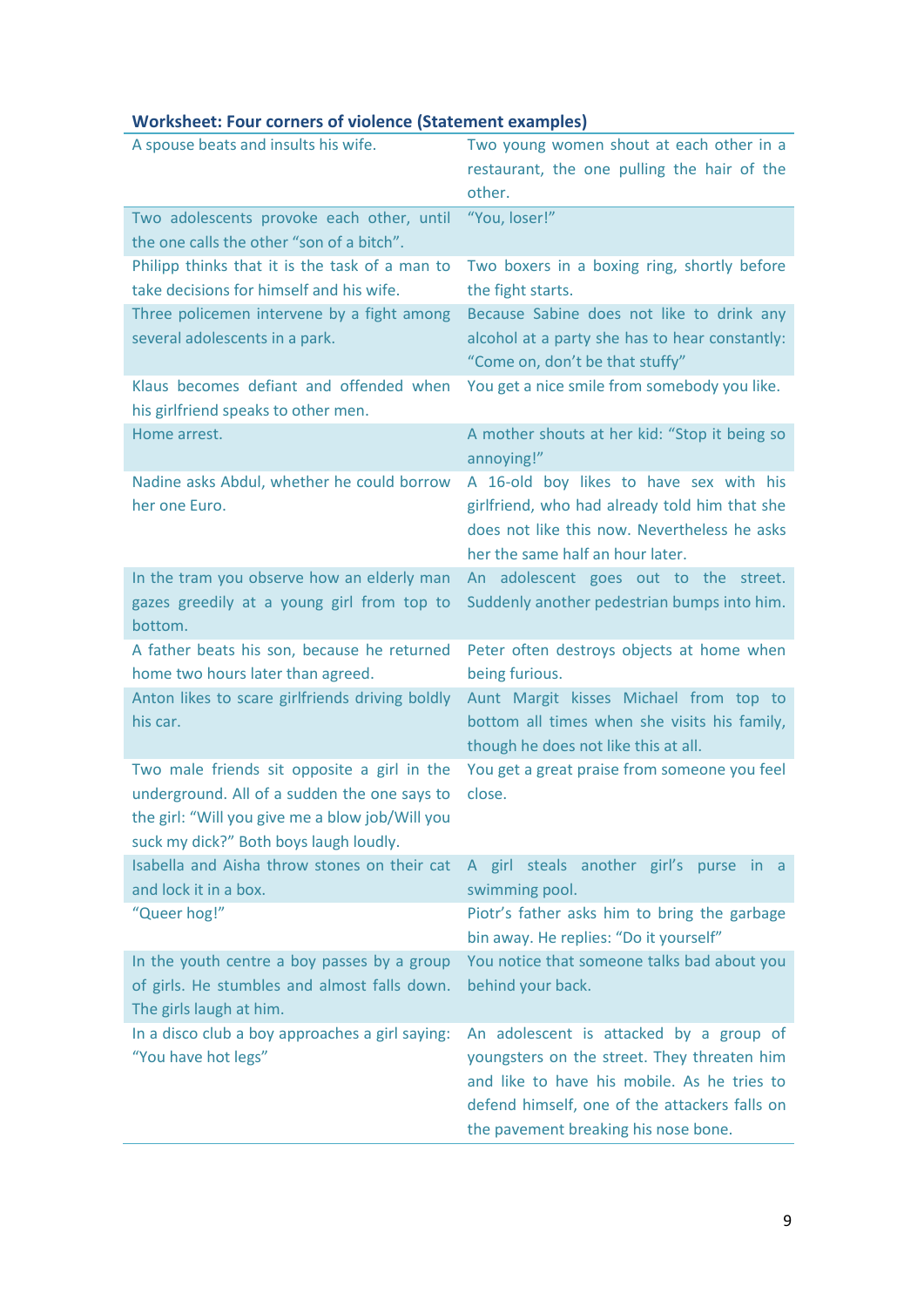| <b>Title of the</b><br>activity<br>Age<br>Time<br><b>Objectives</b><br><b>Preparation</b> |
|-------------------------------------------------------------------------------------------|
|                                                                                           |
|                                                                                           |
|                                                                                           |
|                                                                                           |
|                                                                                           |
|                                                                                           |
|                                                                                           |
|                                                                                           |
|                                                                                           |
|                                                                                           |
| Step by step                                                                              |
|                                                                                           |
|                                                                                           |
|                                                                                           |
|                                                                                           |
|                                                                                           |
|                                                                                           |
|                                                                                           |
|                                                                                           |
|                                                                                           |
|                                                                                           |
|                                                                                           |
|                                                                                           |
|                                                                                           |
|                                                                                           |
|                                                                                           |
|                                                                                           |
| <b>Reflection</b><br><b>Tips</b><br><b>Source</b>                                         |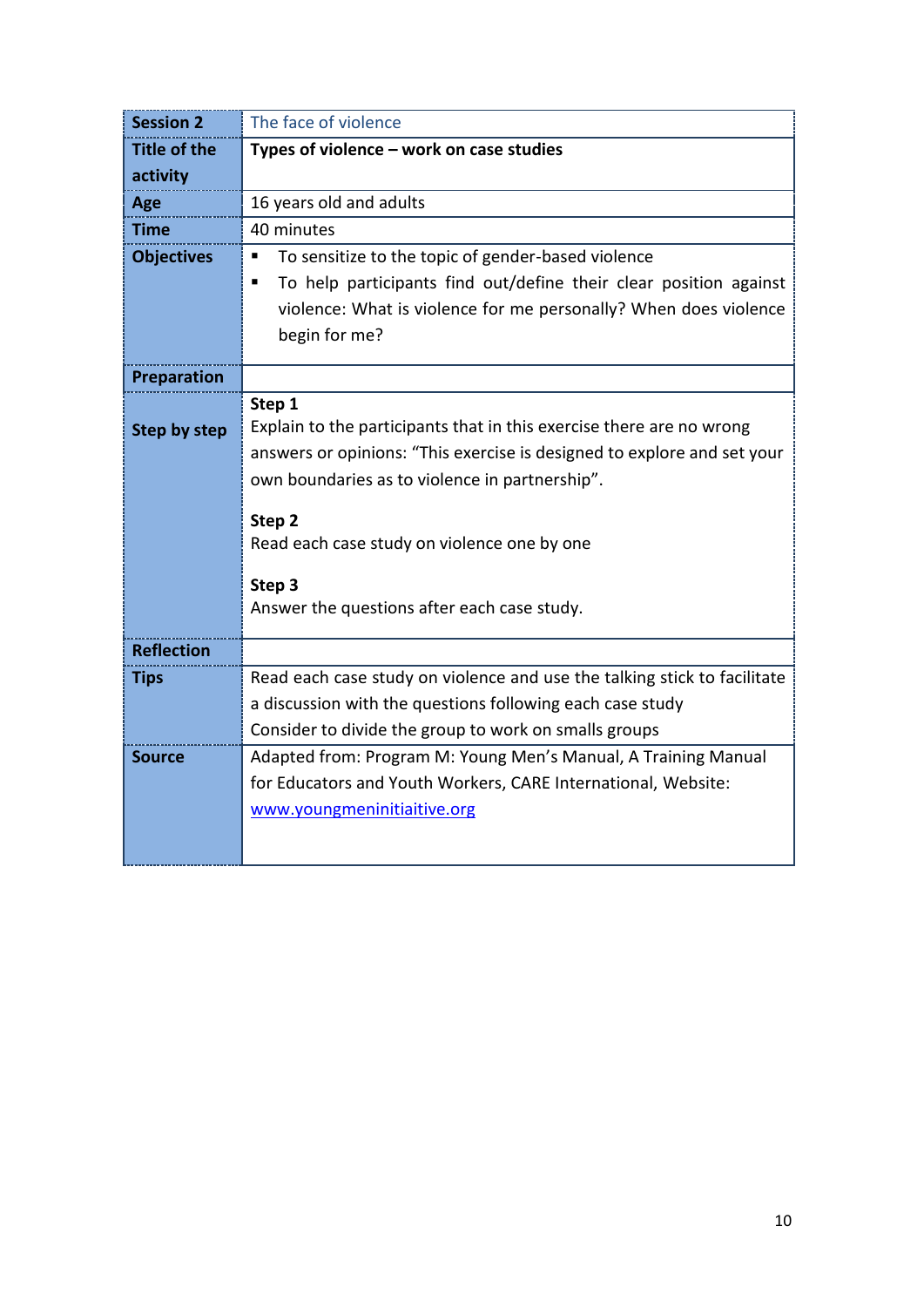## **Resource sheet 4. Case studies – types of violence<sup>4</sup>**

## Case Study # 1

Zarko and Lidija are a young married couple. Zarko's family is coming over to their home for dinner. He is very anxious that they should have a good time, and he wants to show them how great of a cook his wife is. But when he gets home that night, nothing is prepared. Lidija has not been feeling well and she has not started making the dinner yet. Zarko is very upset. He does not want his family to think that he cannot control his wife. They begin to argue and yell at each other. The fight quickly escalates, and Zarko hits her in the face.

- Is it violence?
- How Zarko could react differently?

## Case Study # 2

You are dancing with a group of friends at the disco. When you are about to leave, you see a couple (a boy and a girl, apparently boyfriend/girlfriend) arguing at the entrance. He calls her a bitch and asks her why she was flirting with another guy. She says: "I was not looking at him... and even if I was, aren't I with you?" He shouts at her again. Finally, she says: "You don't have the right to treat me like that." He calls her worthless and tells her to get out of his face – he can't stand to look at her. He then hits her, and she falls down. She screams at him, saying that he has no right to do that.

- What would you do? Would you leave? Would you say anything? Why or why not?
- Would it be different if it was a guy hitting another guy?
- What can you do in situations like this one? What are your options?
- What is our responsibility to prevent others from using violence?

#### Case Study # 3

**.** 

Misho is an older boy who comes from a wealthy family. He meets Dara one day on her way home from school and they chat a little. The next day he meets up with her again and this continues until one day he invites her to go together in the park. He tells her how much he likes her and then he started to kiss her and to touch her under her blouse. But, then Dara stops him and says that she doesn't want to go anything further. He is furious. He tells her that he has spent lots of time with her and says: "What are my friends going to say?" He pressures her to get her to change her mind. First he tries to be seductive, then he begins yelling at her in frustration. Then he begins pulling at her forcefully, pushing her down. He then forces her to sex, even though she keeps saying, "No, stop!"

- What do you think is it violence?
- Who is has the responsibility in this situation?

<sup>&</sup>lt;sup>4</sup> Adapted from: Program M: Young Men's Manual, A Training Manual for Educators and Youth Workers, CARE International, Website: [www.youngmeninitiaitive.org](http://www.youngmeninitiaitive.org/)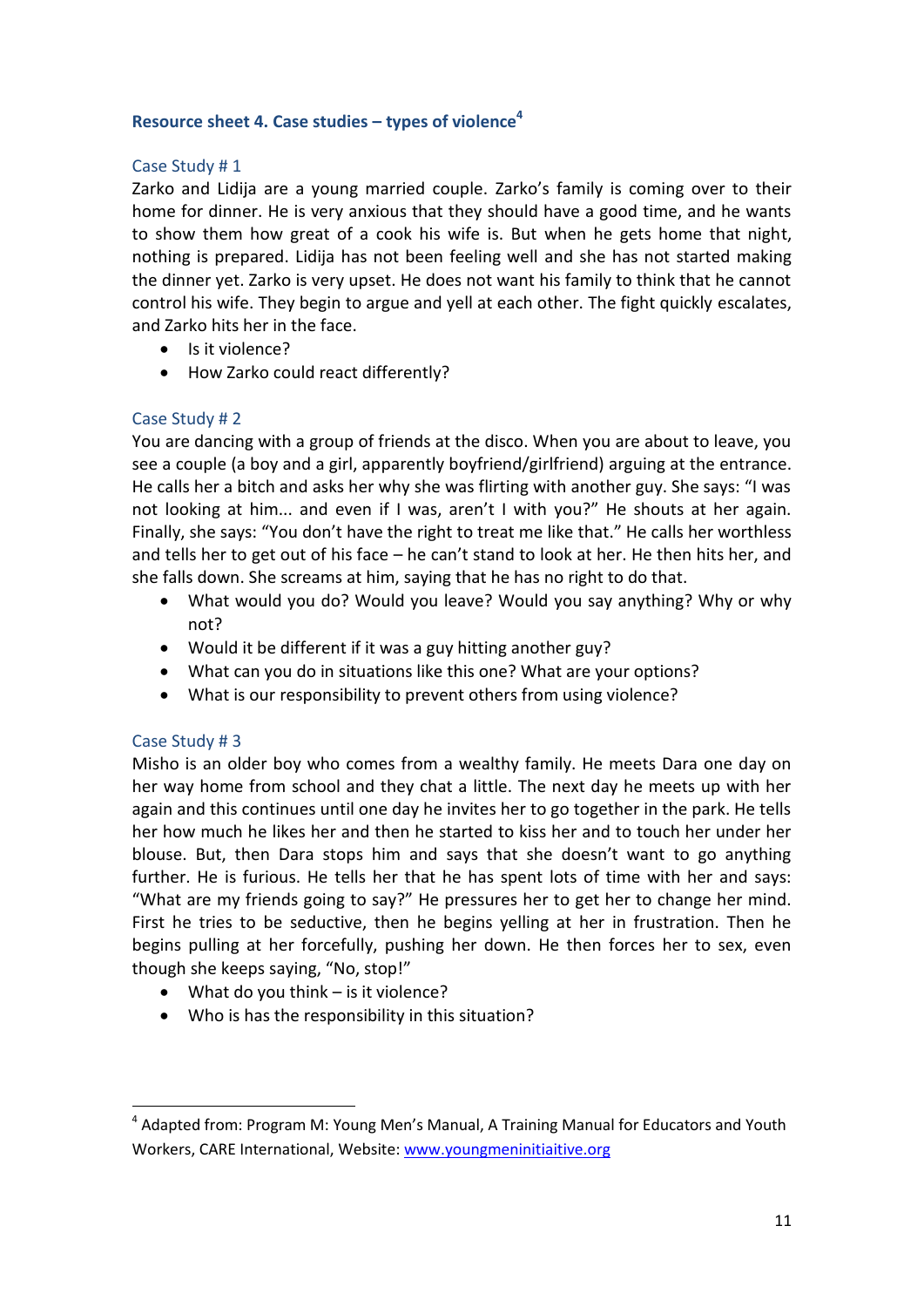| <b>Session 2</b>    | The face of violence                                                          |
|---------------------|-------------------------------------------------------------------------------|
| <b>Title of the</b> | <b>Communication skills block</b>                                             |
| activity            |                                                                               |
| Age                 | After 16 and adults                                                           |
| <b>Time</b>         | 20 minutes                                                                    |
| <b>Objectives</b>   | To introduce the topic of the personal responsibility of every member<br>ш    |
|                     | of the community for reducing the violence                                    |
|                     | To help the POLs understand their role<br>п                                   |
|                     | To straighten the capacity of the POLs to communicate the anti-<br>п          |
|                     | violence message                                                              |
| <b>Preparation</b>  | Think how you would make the demonstration considering the results of         |
|                     | the pre-implementation phase survey                                           |
|                     | Step 1                                                                        |
| Step by step        | Demonstration from the facilitator                                            |
|                     |                                                                               |
|                     | Step 2                                                                        |
|                     | Discussion on the demonstration:                                              |
|                     | Is it realistic?<br>٠                                                         |
|                     | What are the possible reactions of your friend?<br>п                          |
|                     | How would you answer him?<br>п                                                |
|                     | How to choose the first friend to talk with?<br>■                             |
|                     | Step 3:                                                                       |
|                     | <b>Instruction for homework</b>                                               |
|                     |                                                                               |
|                     | Share at least with one person where you have been and what you<br>п          |
|                     | have learnt during the session                                                |
| <b>Reflection</b>   |                                                                               |
| <b>Tips</b>         | Even if this activity is at the end of session this one of the most important |
|                     | aspects of the work with the POLs. Consider to let some additional time       |
|                     | for this activity in order to answer to all the questions of the POLs.        |
| <b>Source</b>       |                                                                               |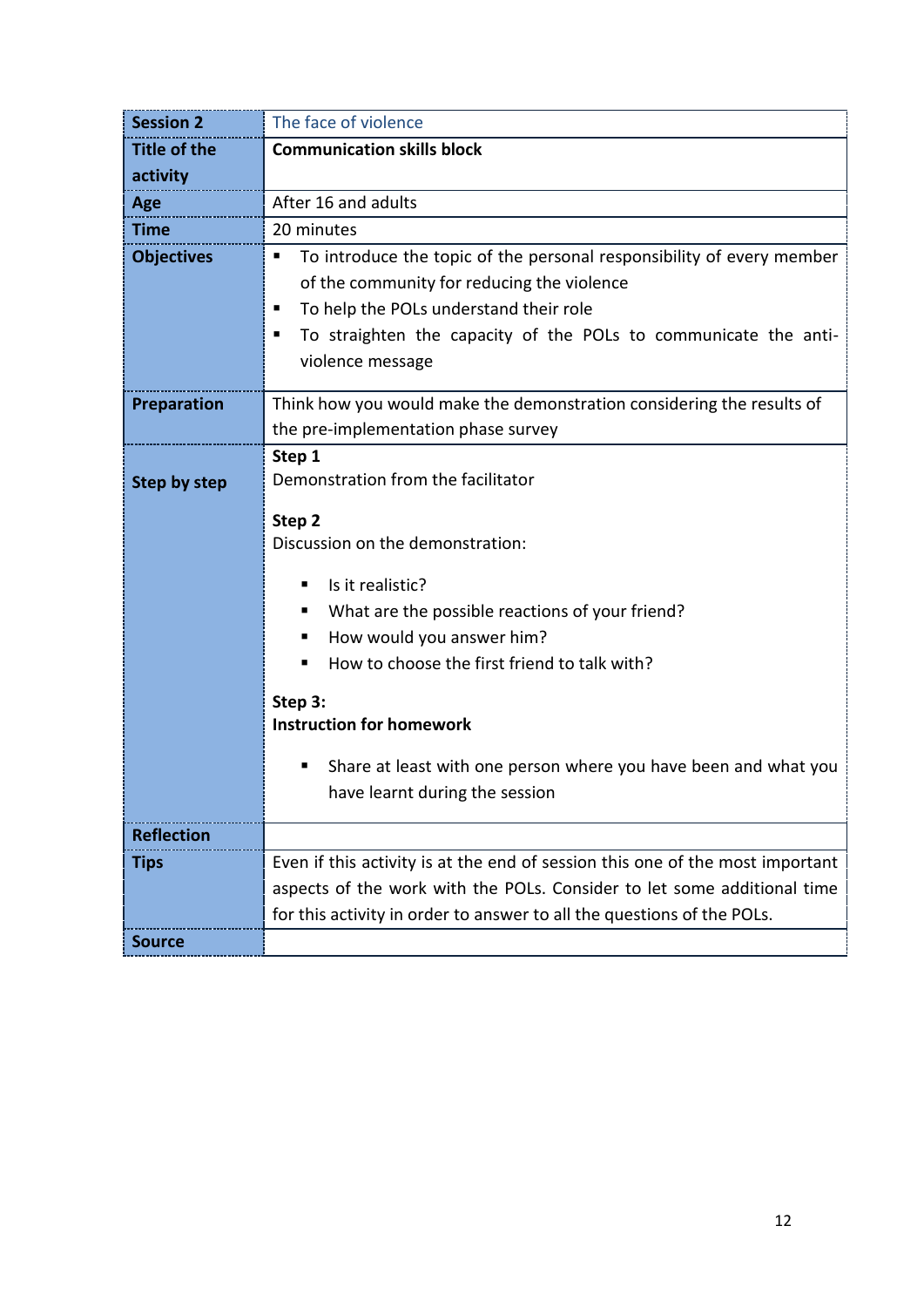#### **Resource sheet 5. Example opening of the discussion with a friend**

**POL**: *… I am visiting a very interesting training… there are other young people at my age… and we discuss very interesting topics related to the relationships with the girls, sex, family …*

Friend: (?)

**POL**: *I have learnt that there are a lot of girls who are experiencing hard times in their relations because the boys are insulting them or are making (forcing) them to do things that they do not want to do, or are not ready to do*.

Friend: (…)

**POL**: *I understood that not only hitting a girl is violence, but telling her bad words, yelling at her, shouting at her, insulting her or her family, asking her to kiss and to do other things she is not willing to… You know those things make the girls feel bad… and I believe, if a boy likes a girl he should not treat her this way….*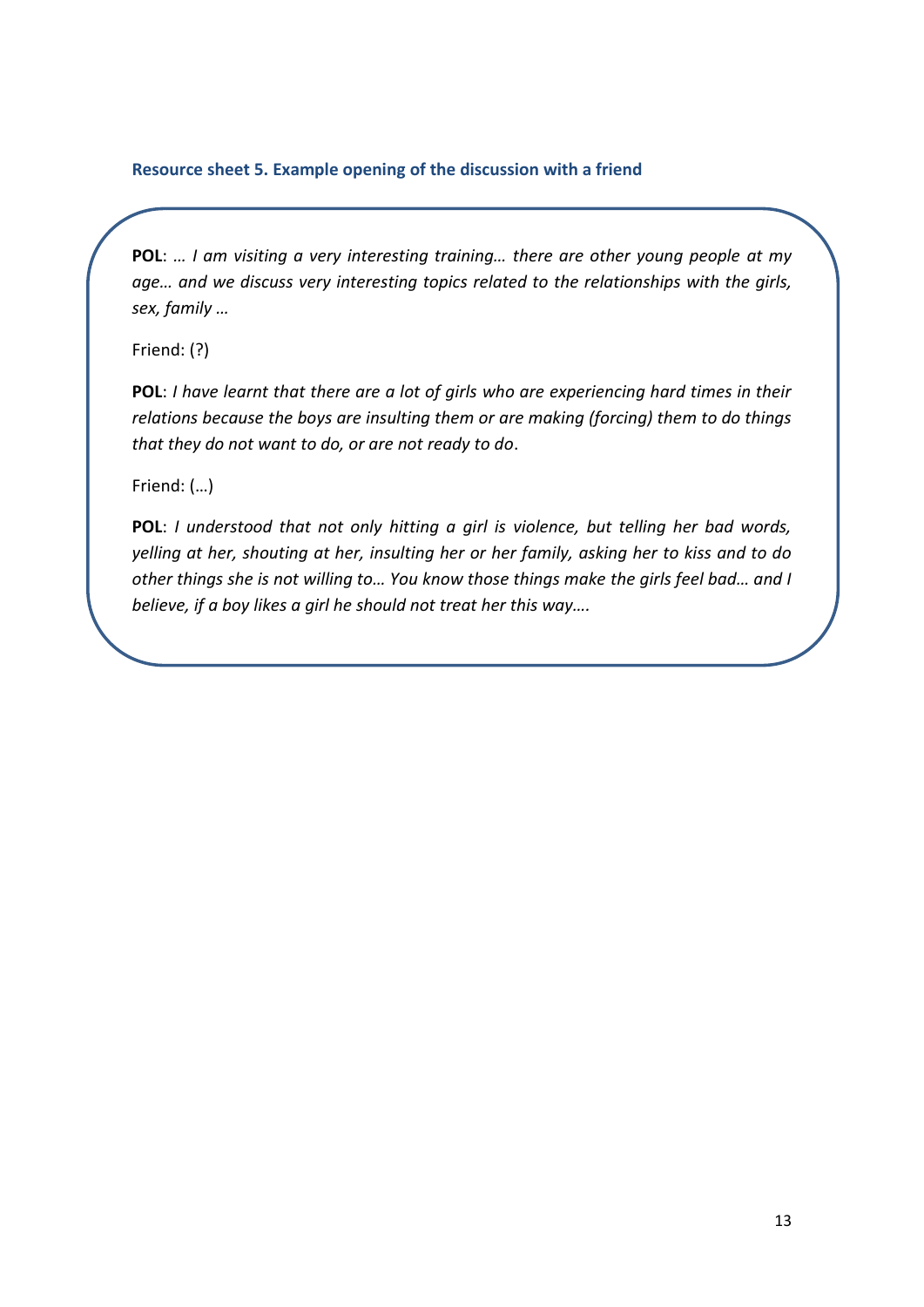| <b>Session 3</b>    | Understanding the cycle of violence                                                              |
|---------------------|--------------------------------------------------------------------------------------------------|
| <b>Title of the</b> | <b>Feedback from the first conversations</b>                                                     |
| activity            |                                                                                                  |
| Age                 | 16 years old and adults                                                                          |
| <b>Time</b>         | 20 minutes                                                                                       |
| <b>Objectives</b>   | To provide feedback from the conversations with the friends<br>п                                 |
|                     | To provide information about the reactions of the social network<br>п                            |
|                     | members                                                                                          |
| <b>Preparation</b>  |                                                                                                  |
|                     | Step 1                                                                                           |
| Step by step        | Discuss with the POLs: with how many people from the list the POL                                |
|                     | talked? What were their reactions? What did you say? How did you<br>feel after the conversation? |
|                     |                                                                                                  |
|                     | Step 2                                                                                           |
|                     | If needed: brainstorming from the group with propositions for                                    |
|                     | improvement of the conversations?                                                                |
|                     |                                                                                                  |
| <b>Reflection</b>   |                                                                                                  |
| <b>Tips</b>         | Use the same activity to receive feedback for all the topics discussed                           |
|                     | with the friends, and to receive information about all the conversations                         |
|                     | performed. It is important not to skip this activity because it is an                            |
|                     | important part of the internal and the external evaluation process!                              |
|                     | Use a list of contact to facilitate the process                                                  |
| <b>Source</b>       |                                                                                                  |

#### **Table - conversations with friends**

| POL:<br>session No. /<br>date |                         |                           |                         |                           |                         |                           |                         |
|-------------------------------|-------------------------|---------------------------|-------------------------|---------------------------|-------------------------|---------------------------|-------------------------|
| name                          | planned<br>conversation | performed<br>conversation | planned<br>conversation | performed<br>conversation | planned<br>conversation | performed<br>conversation | planned<br>conversation |
|                               |                         |                           |                         |                           |                         |                           |                         |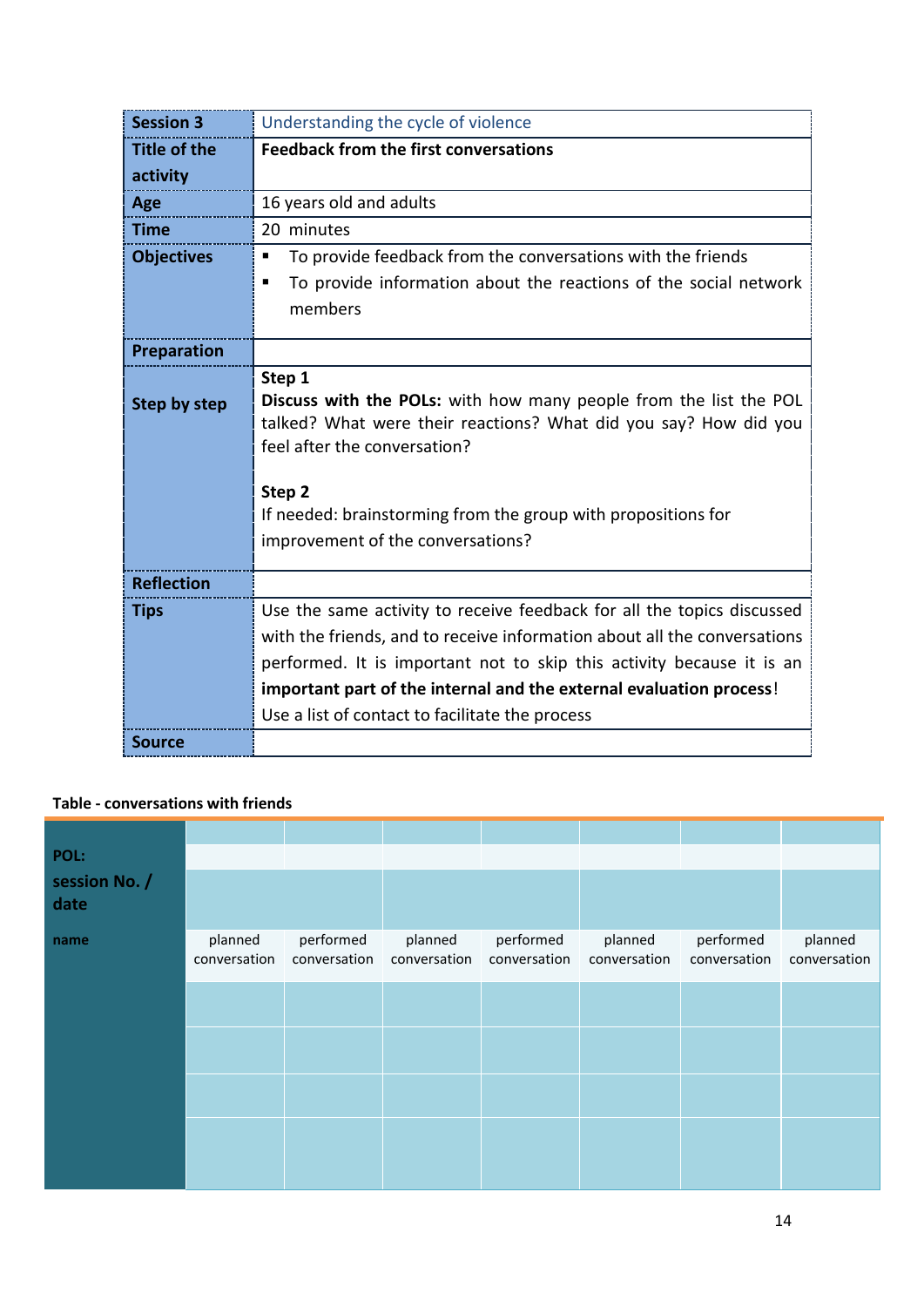| <b>Session 3</b>    | Understanding the cycle of violence                                              |
|---------------------|----------------------------------------------------------------------------------|
| <b>Title of the</b> | Understanding the cycle of violence                                              |
| activity            |                                                                                  |
| Age                 | 16 years old and adults                                                          |
| <b>Time</b>         | 50 minutes                                                                       |
| <b>Objectives</b>   | To reflect on the own experience with violence of each of the POLs               |
|                     | To understand what is the circle of violence<br>٠                                |
| Preparation         | Before the session, tape five pieces of flipchart paper to a wall. On each paper |
|                     | write one of the five categories below:                                          |
|                     | Violence used against me?                                                        |
|                     | Violence that I have used against others?                                        |
|                     | Violence that I have witnessed?                                                  |
|                     | How I feel when I use violence?                                                  |
|                     | How I feel when violence is used against me?                                     |
|                     | Step 1                                                                           |
| <b>Step by</b>      | Give the POLs some time to answer the questions                                  |
| step                | Step <sub>2</sub>                                                                |
|                     | Discuss the answers (without announcing who is the author) in the big group.     |
| <b>Reflection</b>   |                                                                                  |
| <b>Tips</b>         |                                                                                  |
| <b>Source</b>       | Adapted from: Program M: Young Men's Manual, A Training Manual for               |
|                     | Educators and Youth Workers, CARE International, Website:                        |
|                     | www.youngmeninitiaitive.org                                                      |
|                     |                                                                                  |

## **Resource sheet 6. Questions**

1. What is the most common type of violence used against us (boys)?

- 2. How do we feel about being a victim of this type of violence?
- 3. What is the most common type of violence we use against others?

4. How do we know if we are using violence against someone? With who we us men are violent more often?

5. How do we feel when we use violence against others?

8. Is any kind of violence worse than another?

9. Some people say that violence is like a cycle, that is to say, someone who is a victim of violence is more likely to commit acts of violence later. If this is true, how can we interrupt the cycle of violence?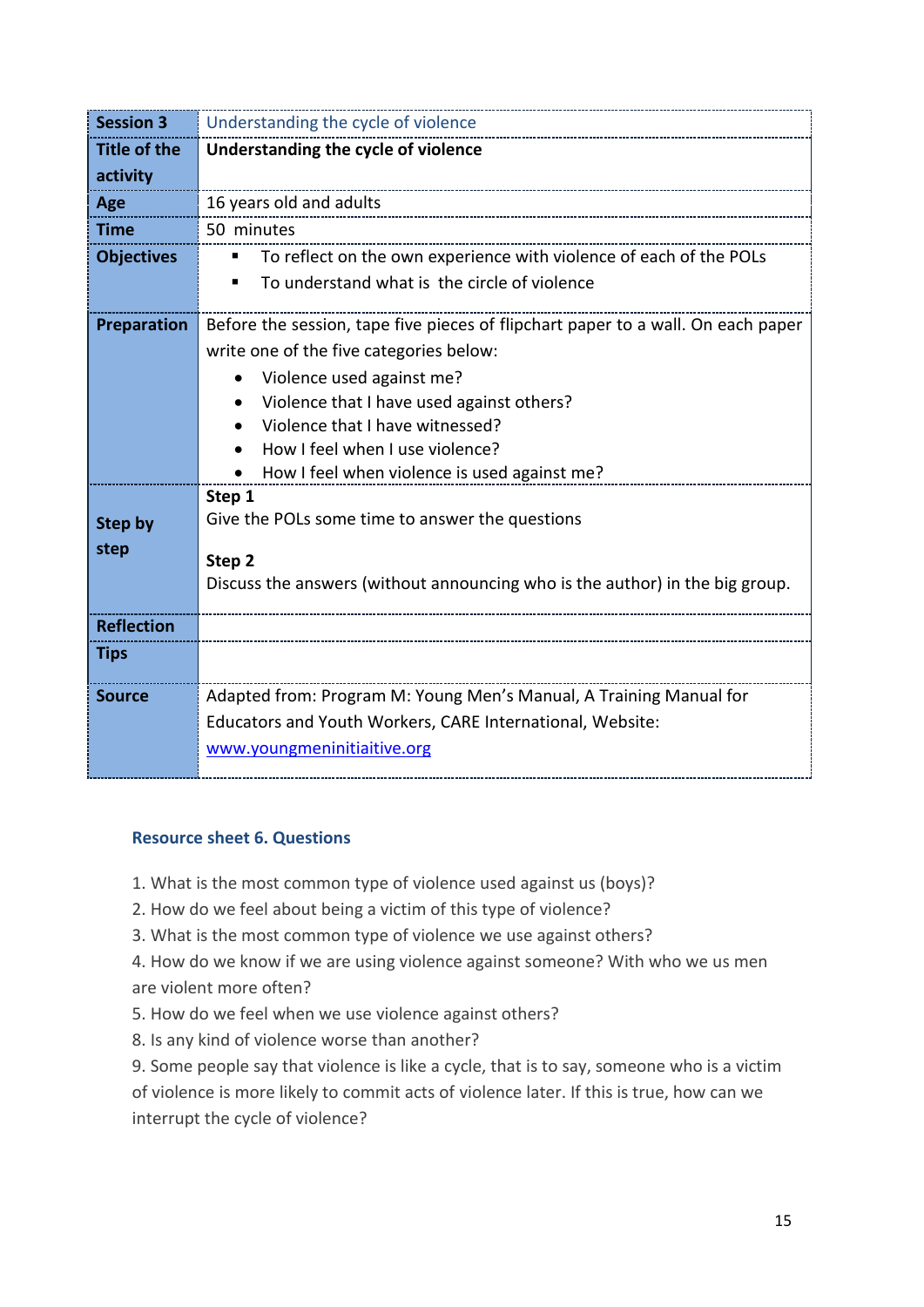| <b>Session 3</b> | Understanding the cycle of violence                                                                                                                                                                                                                                                                                                                                                                                                                                                                                                                                                                                                                                                                                                 |
|------------------|-------------------------------------------------------------------------------------------------------------------------------------------------------------------------------------------------------------------------------------------------------------------------------------------------------------------------------------------------------------------------------------------------------------------------------------------------------------------------------------------------------------------------------------------------------------------------------------------------------------------------------------------------------------------------------------------------------------------------------------|
| Title of the     | <b>Stop</b>                                                                                                                                                                                                                                                                                                                                                                                                                                                                                                                                                                                                                                                                                                                         |
| activity         |                                                                                                                                                                                                                                                                                                                                                                                                                                                                                                                                                                                                                                                                                                                                     |
| Age              | All age groups                                                                                                                                                                                                                                                                                                                                                                                                                                                                                                                                                                                                                                                                                                                      |
| <b>Time</b>      | 20 - 40 minutes                                                                                                                                                                                                                                                                                                                                                                                                                                                                                                                                                                                                                                                                                                                     |
| Objectives       | To identify one's individual boundaries, to perceive and respect the<br>п<br>others' boundaries<br>To involve individually with and examine feelings of proximity,<br>٠<br>distance and bodily contact.                                                                                                                                                                                                                                                                                                                                                                                                                                                                                                                             |
| Preparation      | Large room with enough space for all participants to stand in two lines<br>facing each other.                                                                                                                                                                                                                                                                                                                                                                                                                                                                                                                                                                                                                                       |
| Step by step     | Step 1<br>Spilt the participants in pairs on random basis (eg, counting 1-2, or<br>picking a colored paper strip/card). Participants in each pair stand facing<br>each other, but as far as possible from one another (at minimum 10<br>meters distance). Thus one participants' line at the one end of the room<br>faces the other line at the opposite end.                                                                                                                                                                                                                                                                                                                                                                       |
|                  | 10M                                                                                                                                                                                                                                                                                                                                                                                                                                                                                                                                                                                                                                                                                                                                 |
|                  | Step 2<br>The participants in the one line receive the task to remain standing<br>on the spot. The participants in the other line have the task to<br>approach slowly (!), heading step-by-step towards their pair partner,<br>until the partner gives them a Stop-Signal.<br>Keeping an eye contact with the partner should help to perceive any<br>п<br>changes in their condition while the walking participants come closer<br>and closer to them.<br>The standing participants have the task to detect how close they<br>п<br>would like to let their partner come to them. When a standing<br>participant feels that the partner has already approached close<br>enough then she/he should say "Stop!". The partner stops and |
|                  | remains standing, until all other walking participants have stopped.                                                                                                                                                                                                                                                                                                                                                                                                                                                                                                                                                                                                                                                                |
|                  | Step3<br>The walking partners go back to their starting positions for the second<br>round. They will start again to approach their pair partners slowly. This<br>time the standing partners will not say "Stop", but will give a sign raising                                                                                                                                                                                                                                                                                                                                                                                                                                                                                       |

their hand, when they feel that the approaching person has come close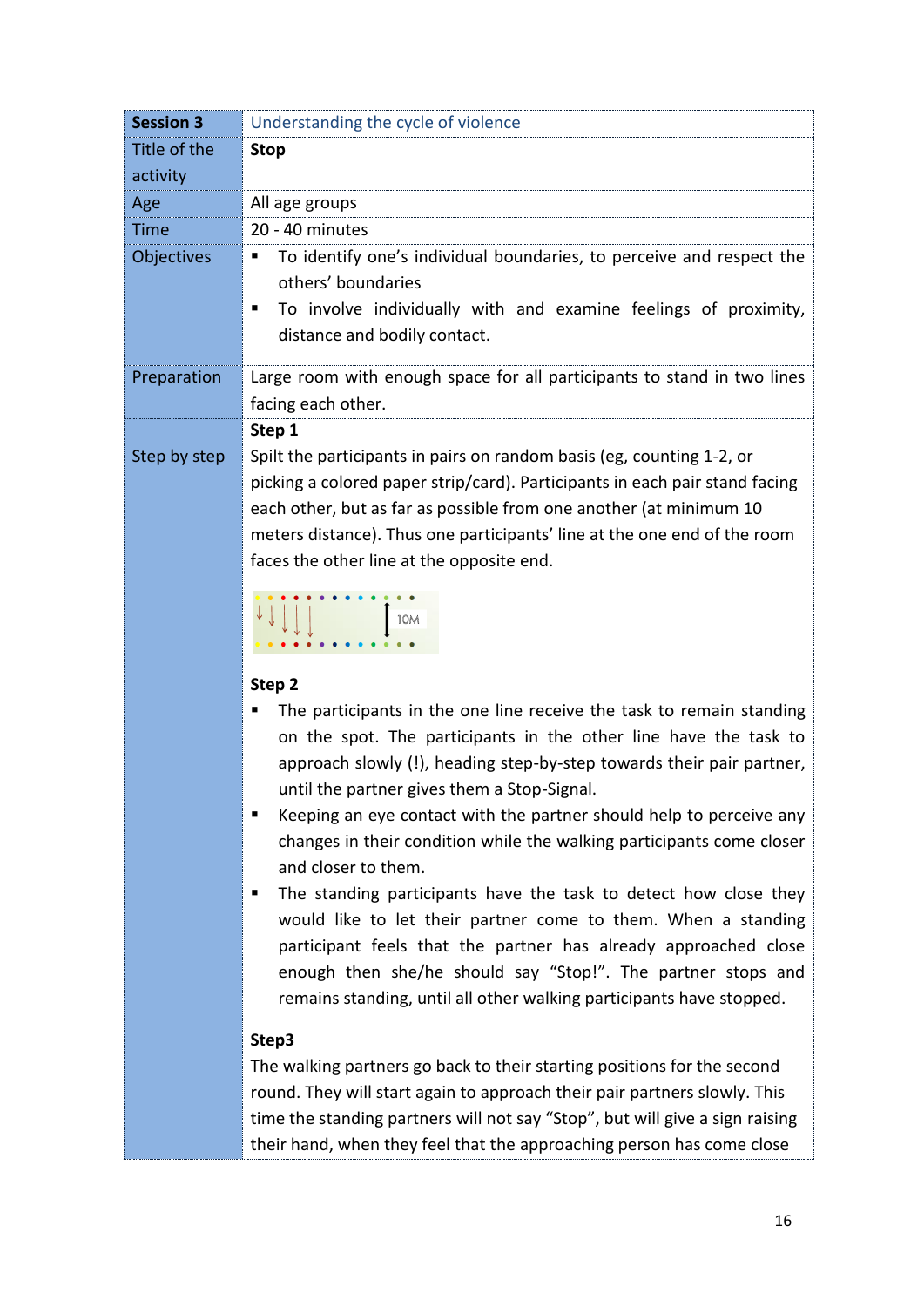|             | enough to them.                                                                                                                                                                                                                                                                                                                                                                |
|-------------|--------------------------------------------------------------------------------------------------------------------------------------------------------------------------------------------------------------------------------------------------------------------------------------------------------------------------------------------------------------------------------|
|             | Step 4<br>The third round is the most challenging one and requires lot of<br>attentiveness and calmness in the group. The walking participants                                                                                                                                                                                                                                 |
|             | should this time - without any sign $-$ discern by themselves when<br>they have to stop, when they have approached their partner close<br>enough.                                                                                                                                                                                                                              |
|             | Following that the three rounds are repeated with changed roles, the<br>п<br>standing participants now approach their partners, who have to give<br>signs saying Stop", rising a hand, or finally giving no sign.                                                                                                                                                              |
| Reflection  | Let some time for the participants to discuss in their pair which of the<br>three rounds felt most comfortable/ uncomfortable for them. Following<br>discuss in the whole group how did the participants feel when<br>experiencing proximity and distance. Ask them whether they learned<br>something new about their personal boundaries and the ways to<br>communicate this? |
|             | Refer to differences in the personal boundaries which might have<br>appeared in the group: How to handle with respect other people's<br>personal boundaries?                                                                                                                                                                                                                   |
| <b>Tips</b> |                                                                                                                                                                                                                                                                                                                                                                                |
| Source      | GewaltFREI leben - Du & Ich, adapted from "Ganz schön intim" AÖF,<br>(http://www.aoef.at/images/GewaltFREI%20leben%20pdfs/Handbuch G<br>ewaltFREI Dulch Druck.pdf).                                                                                                                                                                                                            |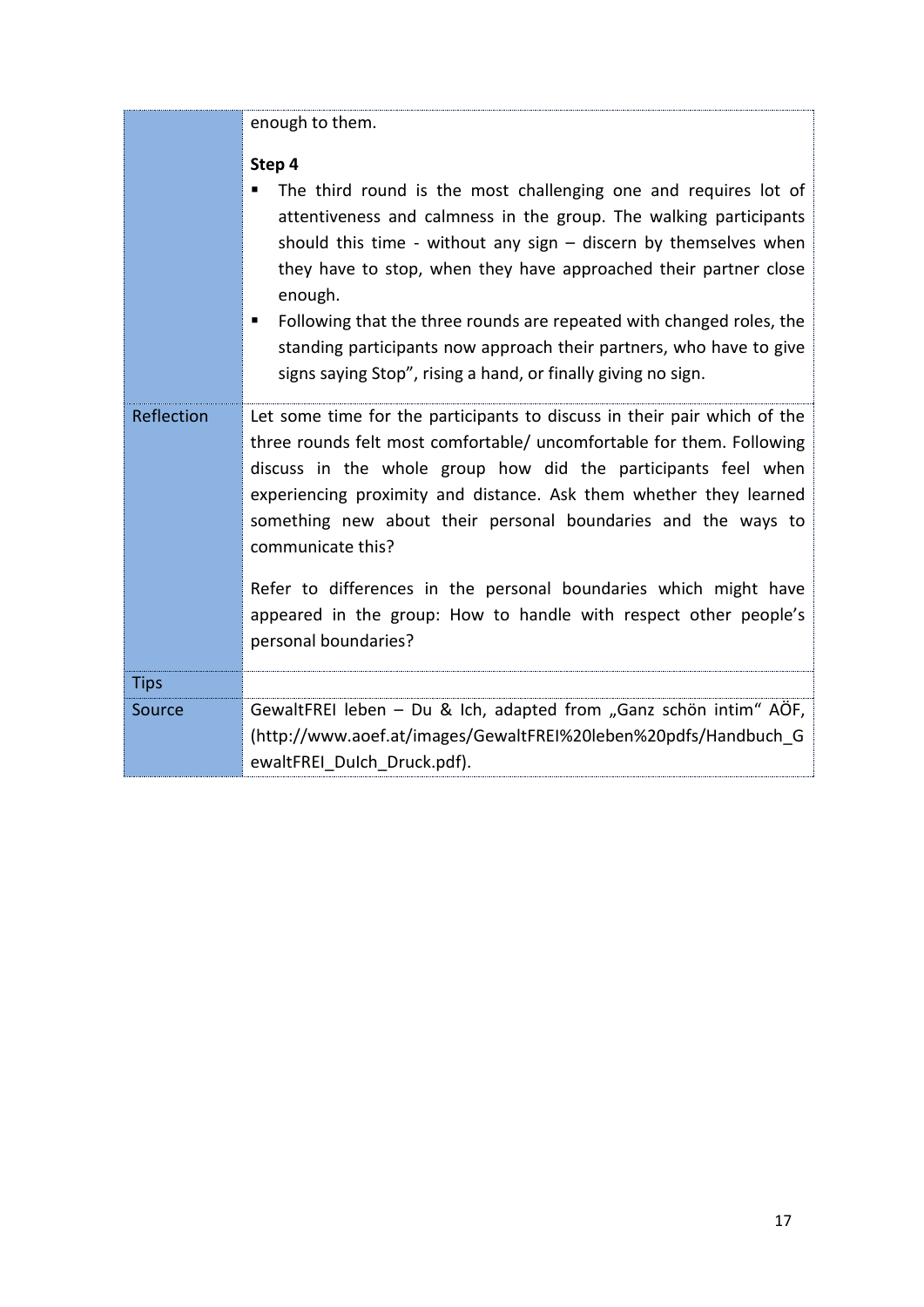| <b>Session 3</b>    | Understanding the cycle of violence                                                                                                                                                                                                                                                                                                                                                |
|---------------------|------------------------------------------------------------------------------------------------------------------------------------------------------------------------------------------------------------------------------------------------------------------------------------------------------------------------------------------------------------------------------------|
| <b>Title of the</b> | The origin of violence                                                                                                                                                                                                                                                                                                                                                             |
| activity            |                                                                                                                                                                                                                                                                                                                                                                                    |
| Age                 | From 16 years                                                                                                                                                                                                                                                                                                                                                                      |
| <b>Time</b>         | 50 minutes                                                                                                                                                                                                                                                                                                                                                                         |
| <b>Objectives</b>   | To encourage exchange reflections in the group on role attributions<br>٠<br>and internalized role models.<br>To question gender role attributions based on stereotypes that<br>п<br>foster gender inequality.                                                                                                                                                                      |
| Preparation         | Choose a realistic story from the every-day life of the POLs $-$ easy for<br>them to get identified with                                                                                                                                                                                                                                                                           |
| Step by step        | Step 1.<br>Present the case study<br>Step 2.<br>Discuss the following questions in the group:<br>Is this violence?<br>1.<br>Who is the victim and who is the violator?<br>2 <sup>1</sup><br>Do you believe there was a way to avoid the conflict and the<br>3.<br>complications? What could be done in this direction?<br>4. Do you believe the boys could react differently? How? |
| <b>Reflection</b>   |                                                                                                                                                                                                                                                                                                                                                                                    |
| <b>Tips</b>         | Choose a story that is easy for the POLS to identify with                                                                                                                                                                                                                                                                                                                          |
| <b>Source</b>       |                                                                                                                                                                                                                                                                                                                                                                                    |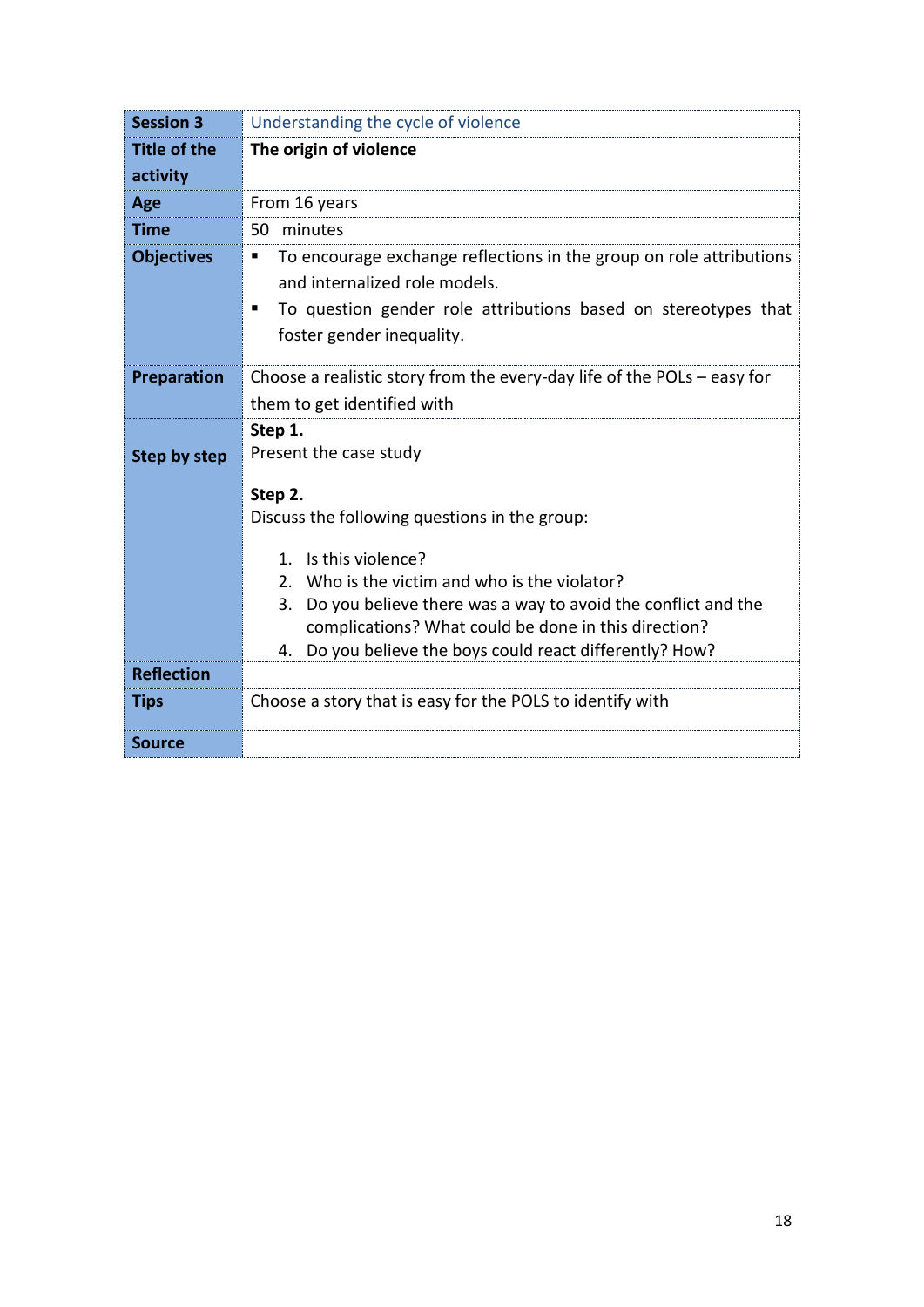During the summer the young rowers from the rowing team – girls in small Bulgarian town, with strong traditions in this sport, conducts drills at a local water basin. The weather is very hot – and a group of Roma boys (same age), came to refresh themselves in the cool waters of the dam. This is a very familiar situation during the summer and until this particular day – any disturbing situation did not happen during the years of peaceful cohabitation of the local rowing team and the Roma neighborhood – located in a near vicinity… until this day…

Suddenly – one of the boats of the girls turned over, and the girls fell into the water. They started to try to turn back the boat in a normal position, but it was very difficult to them to succeed.

The boys started to shout from the coast and to offer help to the girls, who indignantly refused **the aid proposed**. Then (because of the help refused) the boys started to throw stones on them and to offend them.

The trainers of the girls witnessed what happened from the other coast and run immediately to protect them - by attacking the group of boys who continued to throw stones on the girls. A big fight started because of the accident. For few minutes a big group of Roma came from the close neighborhood to support the teenagers. Meanwhile - parents of the children from the sports club also joined the fight. At the end the police came to solve the situation.

The battle continued later in front of the local hospital where both of the groups went to look for medical aid for their wounded "fighters".

The accident had very big resonance in the news, and was the reason for the local population to start protests against the politics of the local authorities regarding the Roma integration.

Questions to discuss:

- 1. Is this violence?
- 2. Who is the victim and who is the violator?
- 3. Do you believe there was a way to avoid the conflict and the complications? What could be done?
- 4. Do you believe the boys could react differently? How?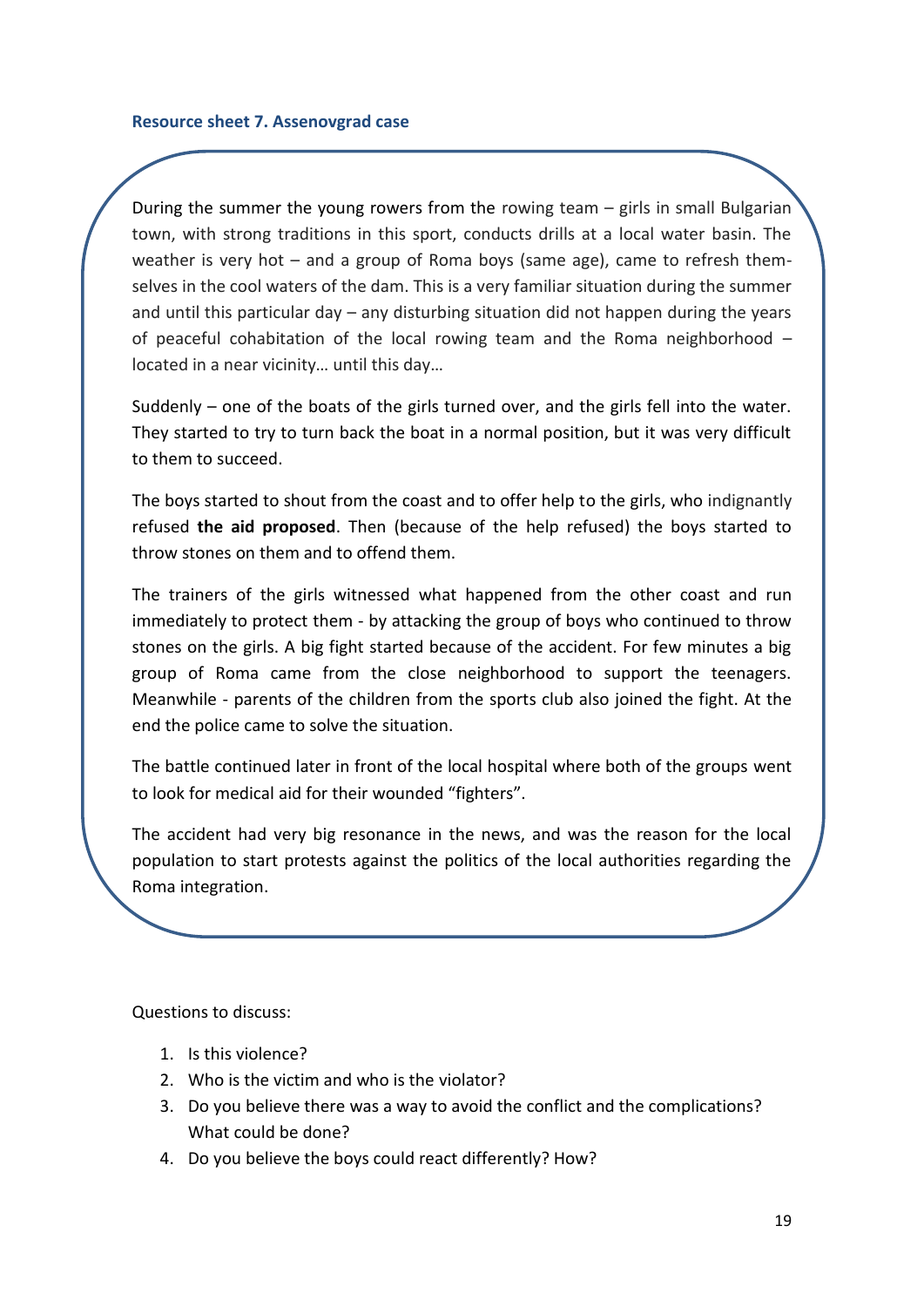| <b>Session 4</b>    | Violet (flower) and violence                                                                        |
|---------------------|-----------------------------------------------------------------------------------------------------|
| <b>Title of the</b> | Do not mess the violence with love!                                                                 |
| activity            |                                                                                                     |
| Age                 | From 16 years                                                                                       |
| <b>Time</b>         | 20 minutes                                                                                          |
| <b>Objectives</b>   | To make the POLs think about the emotions of the victims.                                           |
| <b>Preparation</b>  |                                                                                                     |
| Step by step        | Step 1.<br>Read each one of the situation<br>Step 2<br>Discuss with the group each one of the cases |
| <b>Reflection</b>   |                                                                                                     |
| <b>Tips</b>         | If you are short with the time consider to skip some of the cases                                   |
| <b>Source</b>       | Based on Experience of AÖF (http://www.aoef.at/).                                                   |

## **Resource sheet 8. How the partner feels?**

## Violence in young relationships

- 1. Rosen picks up his girlfriend Sonja from school every day.
- 2. Mario gives his girlfriend Nadia a slap in the face when she contradicts him.
- 3. Ljubo is calling his girlfriend names like "you slut", "whore", "disabled" .... in front of all the others.
- 4. Asen posts the personal photos of his girlfriend on the Internet.

#### Violence in couples

- 5. After a quarrel in Ivanovi family, Mr Ivanov often does not speak a word with his wife for days and treats her like air.
- 6. Mrs. Tabakova has recently come to Sofia with her family. She does not know anyone here and feels very alone. Her husband does not want her to leave the house without him to get to know other people. When she recently said that she wanted to go to a work, he forbade it. The children were too small to leave them alone home.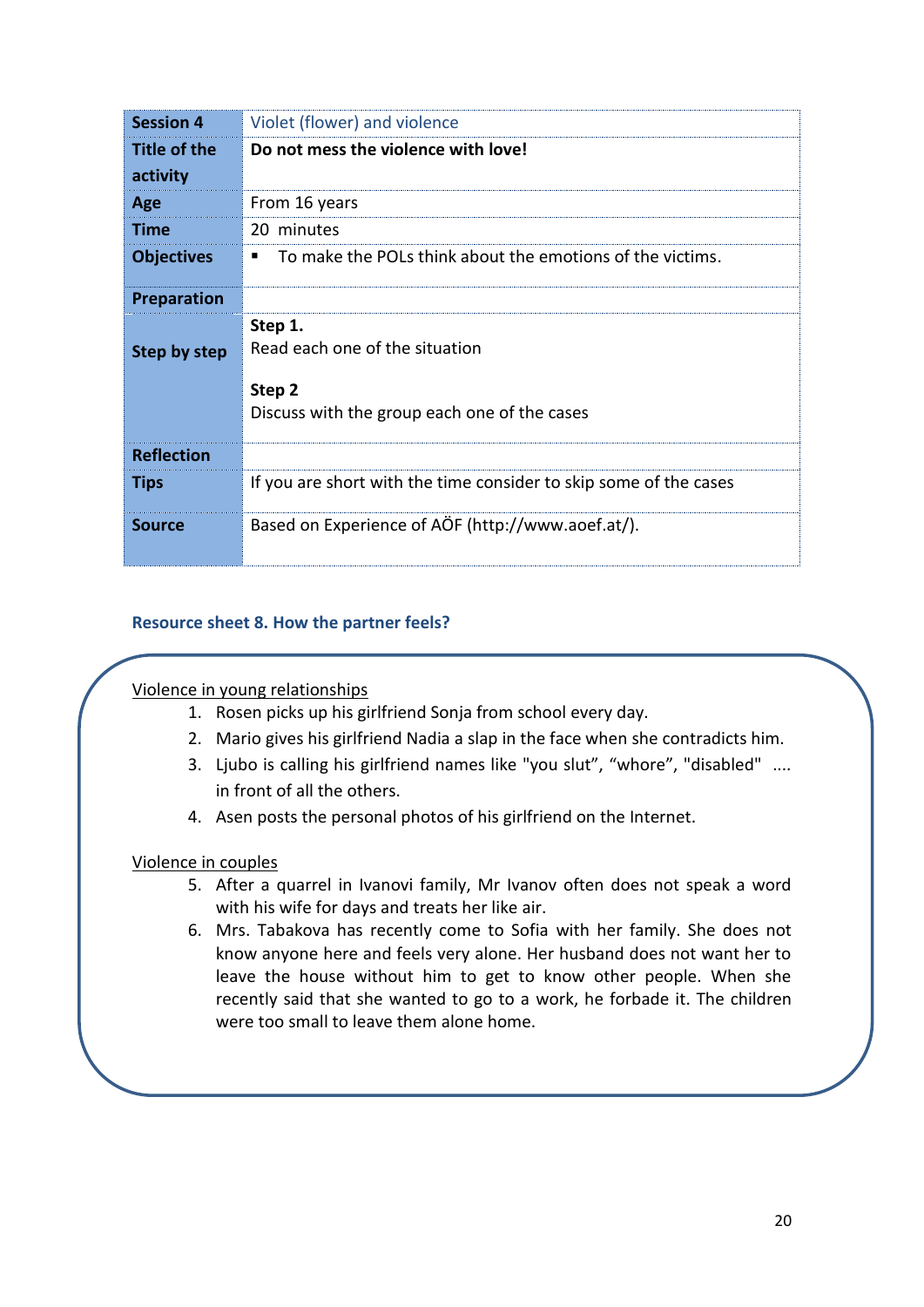| <b>Session 4</b>    | Violet (flower) and violence                                                                                                                                                                                                                                                                                                                                                                                                                                                                                                                                                                                                                                                                                                                                                        |
|---------------------|-------------------------------------------------------------------------------------------------------------------------------------------------------------------------------------------------------------------------------------------------------------------------------------------------------------------------------------------------------------------------------------------------------------------------------------------------------------------------------------------------------------------------------------------------------------------------------------------------------------------------------------------------------------------------------------------------------------------------------------------------------------------------------------|
| <b>Title of the</b> | <b>Dating situations</b>                                                                                                                                                                                                                                                                                                                                                                                                                                                                                                                                                                                                                                                                                                                                                            |
| activity            |                                                                                                                                                                                                                                                                                                                                                                                                                                                                                                                                                                                                                                                                                                                                                                                     |
| Age                 | After 16 years and adults (a group of 10 to 15 participants)                                                                                                                                                                                                                                                                                                                                                                                                                                                                                                                                                                                                                                                                                                                        |
| <b>Time</b>         | 20-30 minutes                                                                                                                                                                                                                                                                                                                                                                                                                                                                                                                                                                                                                                                                                                                                                                       |
| <b>Objectives</b>   | To make the POLs think about the violence in everyday life<br>п                                                                                                                                                                                                                                                                                                                                                                                                                                                                                                                                                                                                                                                                                                                     |
|                     | To make them think about the feelings of the victims<br>п                                                                                                                                                                                                                                                                                                                                                                                                                                                                                                                                                                                                                                                                                                                           |
| Preparation         |                                                                                                                                                                                                                                                                                                                                                                                                                                                                                                                                                                                                                                                                                                                                                                                     |
| Step by step        | Step 1<br>Draw two columns on a piece of flipchart. Label one column "healthy<br>relationships" and the other "unhealthy relationships."<br>Step 2                                                                                                                                                                                                                                                                                                                                                                                                                                                                                                                                                                                                                                  |
|                     | Present each one of the dating situations<br>Step 3<br>Discuss after each one of the presented situations.                                                                                                                                                                                                                                                                                                                                                                                                                                                                                                                                                                                                                                                                          |
| <b>Reflection</b>   | Discussion questions for the follow-up group reflection:<br>1. Are these situations realistic?<br>2. Have you ever been in any of these situations? How did you<br>feel?<br>3. How does the community respond to these situations?<br>4. What are the most common characteristics of healthy<br>relationships?<br>5. What are the most common characteristics of unhealthy<br>relationships?<br>6. Do you think young people in your community usually have<br>healthy or unhealthy relationships? Explain.<br>7. What are the greatest challenges to building a healthy<br>relationship? How can these challenges be faced?<br>8. What should you do if you think you are in an unhealthy<br>relationship?<br>9. What could you do if a friend is in an unhealthy<br>relationship? |
| <b>Tips</b>         | Depending of the time you have you could skip some of the situations<br>proposed                                                                                                                                                                                                                                                                                                                                                                                                                                                                                                                                                                                                                                                                                                    |
| <b>Source</b>       | Adapted from: Program M: Young Men's Manual, A Training Manual<br>for Educators and Youth Workers, CARE International, Website:<br>www.youngmeninitiaitive.org                                                                                                                                                                                                                                                                                                                                                                                                                                                                                                                                                                                                                      |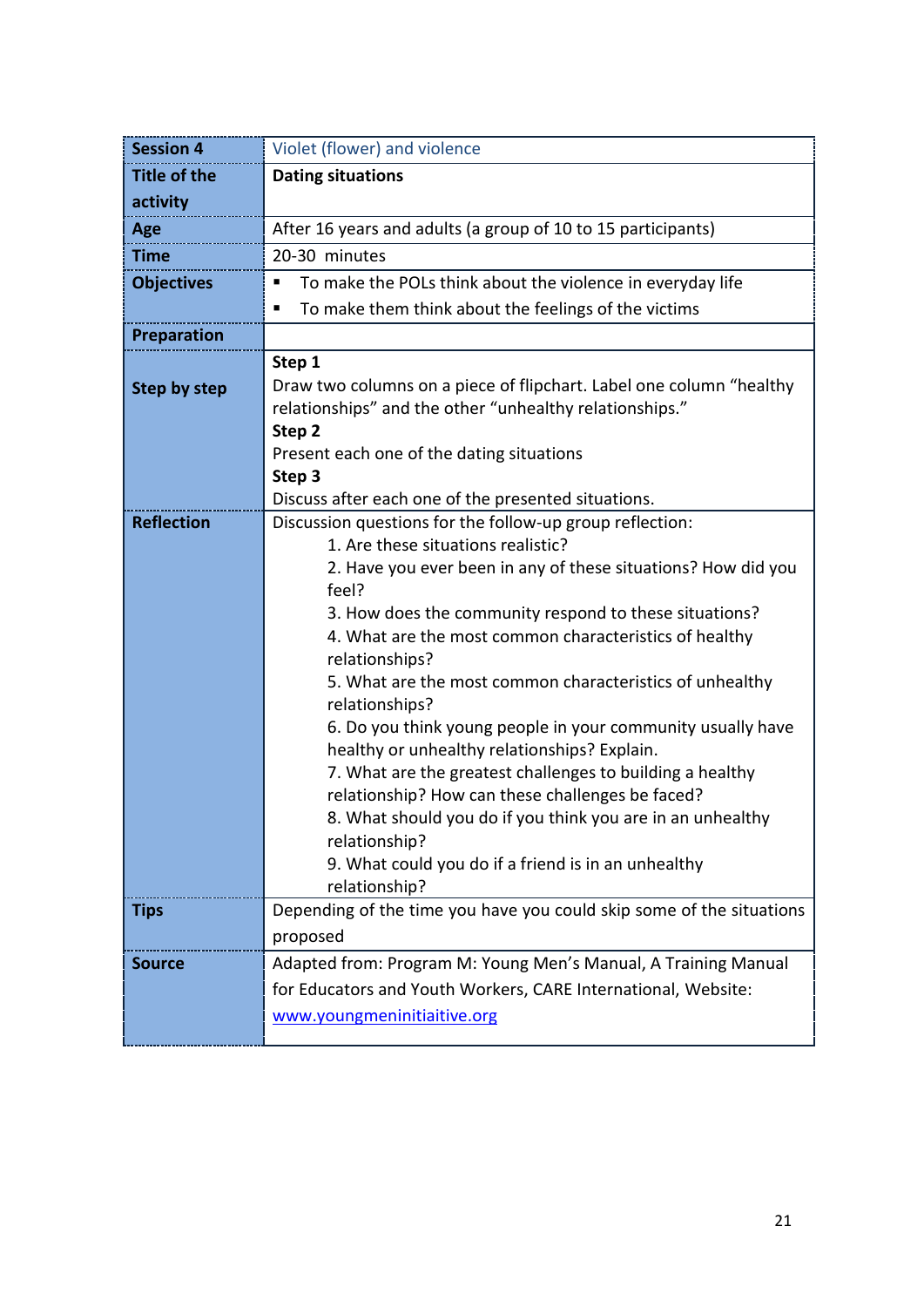# **Resource sheet 9. Dating situations**

| He grabs her arm<br>during an<br>argument.                                                                                   | He tells his friends<br>that<br>he "scored" with<br>her last night when<br>all they did was<br>talk.   | He is pressuring<br>her to have sex.              | Even if you have<br>different beliefs<br>and points of view,<br>you can respect<br>each other's views.                                                                                              |
|------------------------------------------------------------------------------------------------------------------------------|--------------------------------------------------------------------------------------------------------|---------------------------------------------------|-----------------------------------------------------------------------------------------------------------------------------------------------------------------------------------------------------|
| She doesn't want<br>him to go out with<br>his friends. She<br>says she can't trust<br>him farther than<br>she can throw him. | When she hears<br>that he cheated on<br>her, he says he was<br>drunk and it wasn't<br>his fault.       | He calls her a stupid<br>— during an<br>argument. | He's pressuring her<br>to let him take<br>naked photos of<br>her. He plans to<br>post them on the<br>Internet, saying,<br>"Oh baby, you just<br>look so hot and I<br>want the world to<br>see you." |
| He does not let her<br>visit her family<br>when she wants to.                                                                | He slaps her when<br>she tells him that<br>she does not want<br>to do something he<br>asked her to do. | He is helping her<br>with the domestic<br>work.   | She believes that<br>she has to obey him<br>and she respect his<br>opinion even if she<br>does not agree with<br>him.                                                                               |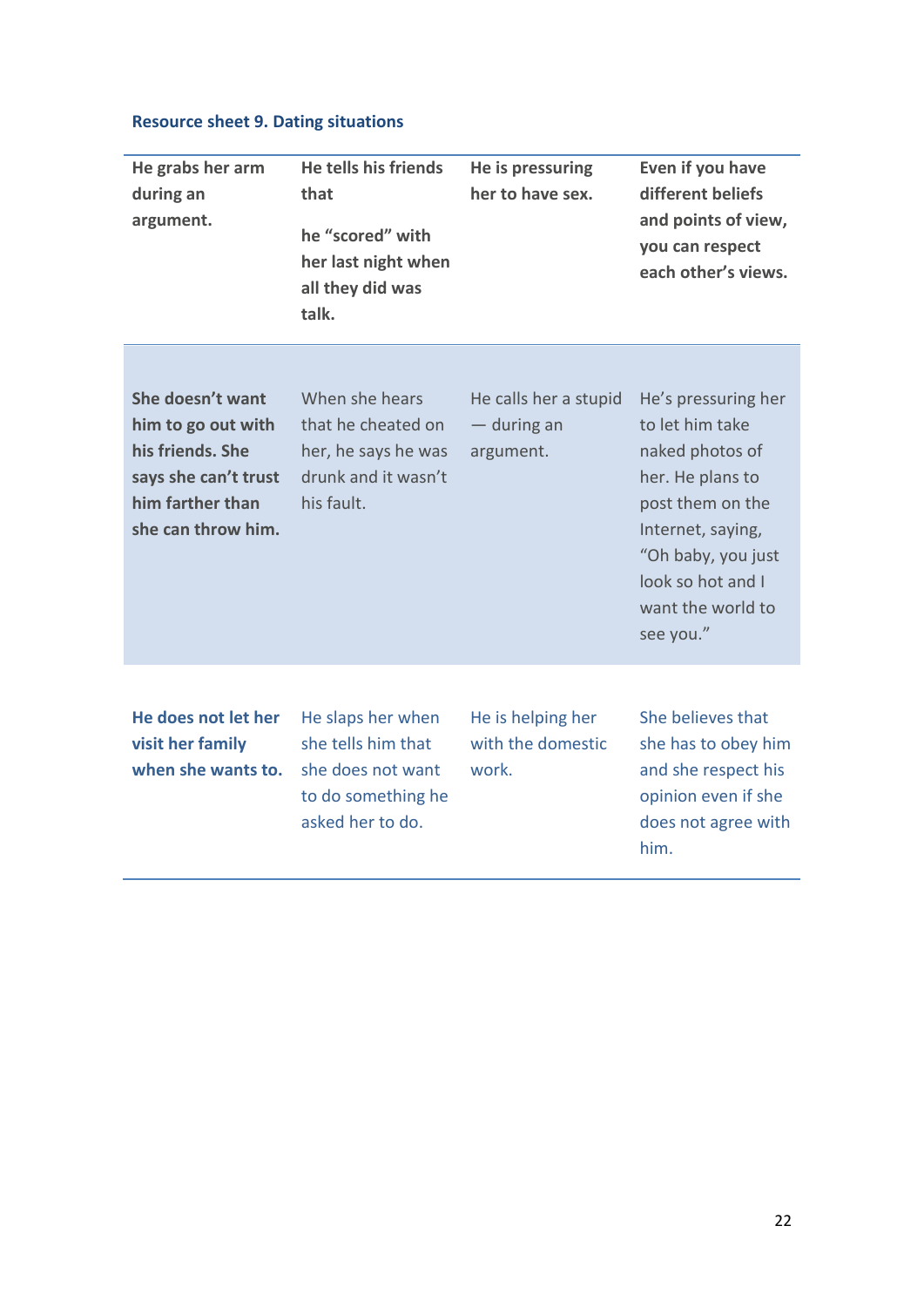| <b>Session 4</b>             | Violet (flower) and violence                                                                                                                                                                                                                                                                                                                                                                                                                                                                                                                                                         |  |  |
|------------------------------|--------------------------------------------------------------------------------------------------------------------------------------------------------------------------------------------------------------------------------------------------------------------------------------------------------------------------------------------------------------------------------------------------------------------------------------------------------------------------------------------------------------------------------------------------------------------------------------|--|--|
| <b>Title of the activity</b> | Act like a man/ act like a woman                                                                                                                                                                                                                                                                                                                                                                                                                                                                                                                                                     |  |  |
| Age                          | After 16 years and adults (a group of 10 to 15 participants)                                                                                                                                                                                                                                                                                                                                                                                                                                                                                                                         |  |  |
| <b>Time</b>                  | 40 minutes                                                                                                                                                                                                                                                                                                                                                                                                                                                                                                                                                                           |  |  |
| <b>Objectives</b>            | To frame the gender expectations directed to the men in<br>п<br>the community.                                                                                                                                                                                                                                                                                                                                                                                                                                                                                                       |  |  |
| <b>Preparation</b>           |                                                                                                                                                                                                                                                                                                                                                                                                                                                                                                                                                                                      |  |  |
| <b>Step by step</b>          | Step 1<br>Ask the POLs to share experience when someone said "act<br>like a man" or something similar to them:<br>Why do you think the person said this?<br>How did it make you feel?<br>Step 2<br>In large letters, print on a piece of flipchart paper the phrase<br>"Act Like a Man." Ask the participants to share their ideas<br>about what this means. These are society's expectations of<br>who men should be, how men should act, and what men<br>should feel and say. Draw a box on the paper, and write the<br>meanings of "act like a man" inside this box. Some example |  |  |
|                              | responses are "be tough" or "don't cry."<br>Step 3<br>In large letters, print on a piece of flipchart paper the phrase<br>"Act Like a Woman." Ask the participants to share their ideas<br>about what this means. These are society's expectations of<br>who women should be, how women should act, and what<br>women should feel and say. Draw a box on the piece of<br>paper, and write the meanings of "act like a woman" inside<br>this box. Some responses may include "be a good<br>housekeeper" or "don't be too aggressive."<br>Step 4<br>Initiate a discussion              |  |  |
| <b>Reflection</b>            | Questions for discussions:<br>1. Which of these messages can be potentially harmful?<br>Why? (Note: Facilitator should place a star next to<br>each message and discuss each message one by one).<br>How does living in the box limit men's lives and<br>2.<br>relationships? How does living in the box limit<br>women's lives and relationships?<br>3. What happens to men who do not follow the gender<br>rules (e.g. try to "live outside the box")? What<br>happens to women who do not follow the gender<br>rules? What do people say about them? How are they<br>treated?     |  |  |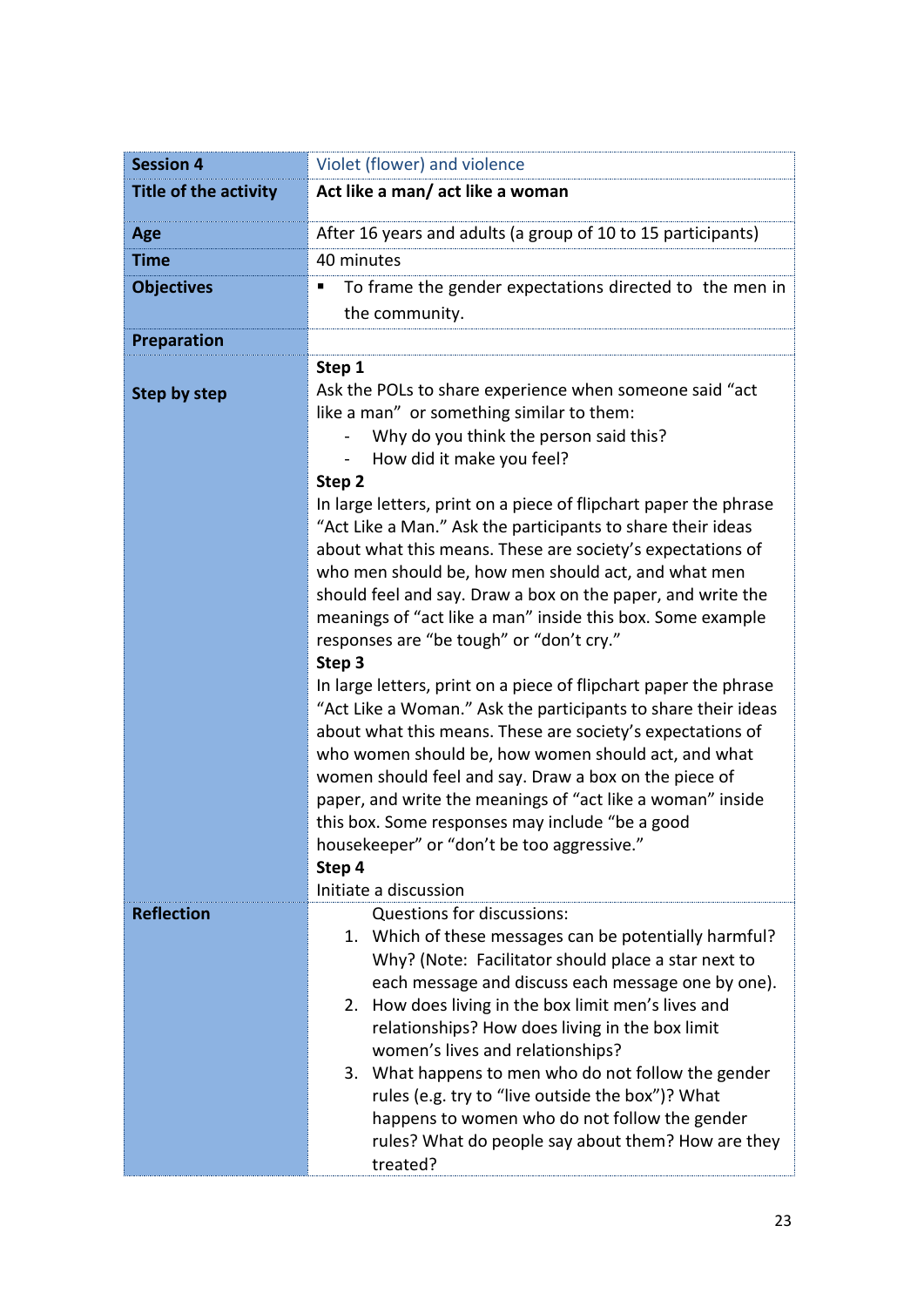|               | 4. What is necessary to make it easier for men and<br>women to live outside the boxes? How can we<br>contribute?                                               |
|---------------|----------------------------------------------------------------------------------------------------------------------------------------------------------------|
| <b>Tips</b>   | If the time is limited use the questions presented in Resource<br>sheet 10                                                                                     |
| <b>Source</b> | Adapted from: Program M: Young Men's Manual, A Training<br>Manual for Educators and Youth Workers, CARE<br>International, Website: www.youngmeninitiaitive.org |

#### **Resource sheet 10. Act like a man/ Act like a woman**

Use the information provided in the previous exercise

- What are the advantages/disadvantages of being a male/female in Roma community?
- Which of the expectations listed in the previous exercise the POLs find acceptable?
- Which of those they find old-fashioned?
- How to change them?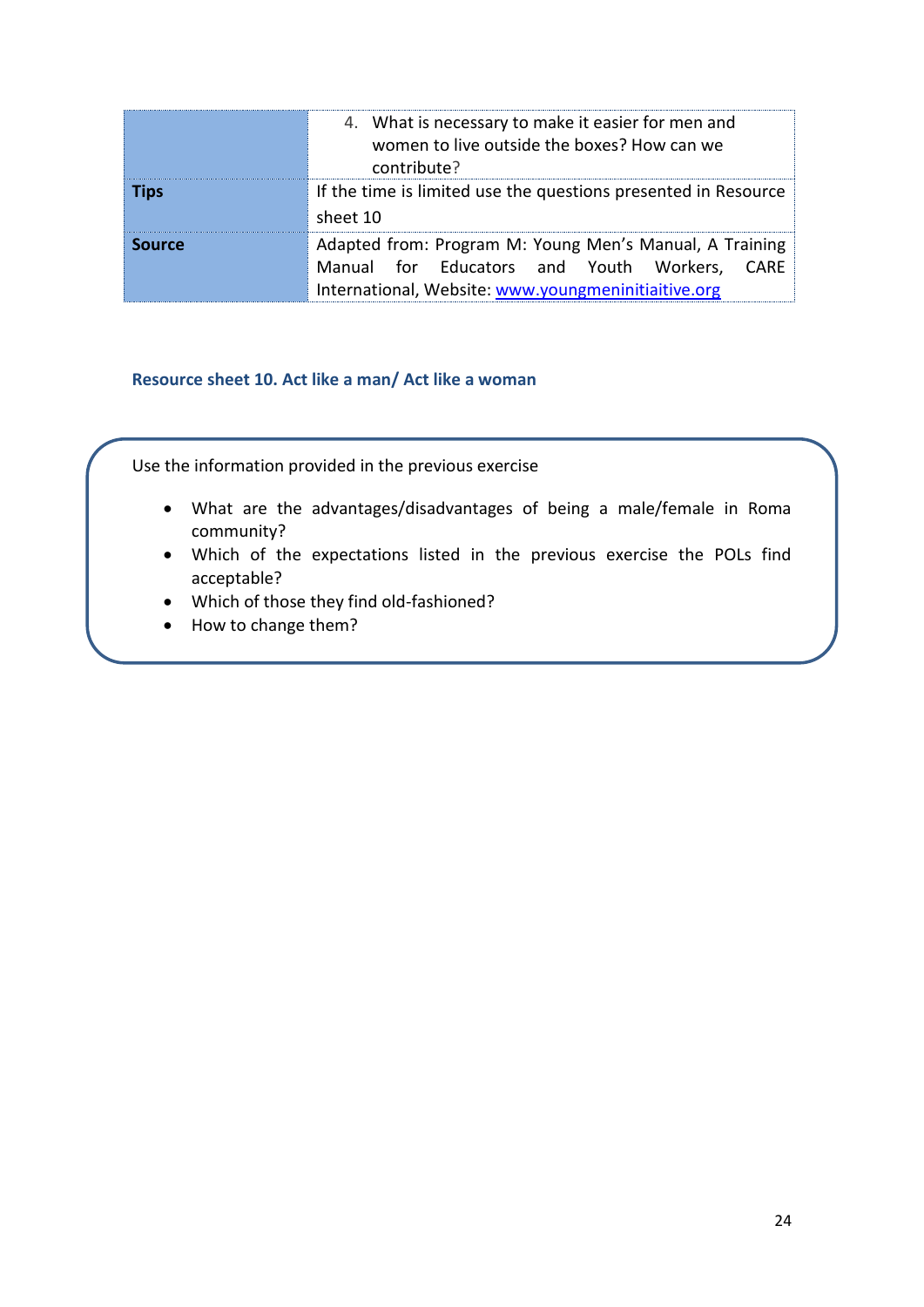| <b>Session 4</b>             | Violet (flower) and violence                                                                           |  |  |  |
|------------------------------|--------------------------------------------------------------------------------------------------------|--|--|--|
| <b>Title of the activity</b> | Communication skills block: "Act like a men"                                                           |  |  |  |
| Age                          | After 16 years and adults (a group of 10 to 15 participants)                                           |  |  |  |
| <b>Time</b>                  | 30 minutes                                                                                             |  |  |  |
| <b>Objectives</b>            | To demonstrate how to start the conversations on the                                                   |  |  |  |
|                              | topic                                                                                                  |  |  |  |
|                              | To increase the self-confidence of the POLs to talk on the<br>٠                                        |  |  |  |
|                              | topic                                                                                                  |  |  |  |
|                              | To improve their communication skills<br>Ξ                                                             |  |  |  |
| <b>Preparation</b>           | Think about an appropriate way to start the conversation                                               |  |  |  |
|                              | Step 1                                                                                                 |  |  |  |
| <b>Step by step</b>          | Demonstration from the facilitators                                                                    |  |  |  |
|                              | Step 2                                                                                                 |  |  |  |
|                              | Discussion on the demonstration:                                                                       |  |  |  |
|                              | Is it realistic?<br>$\circ$                                                                            |  |  |  |
|                              | What are the possible reactions of your friend?<br>O                                                   |  |  |  |
|                              | How would you answer him?<br>$\circ$                                                                   |  |  |  |
|                              | Step 3                                                                                                 |  |  |  |
|                              | <b>Instruction for homework:</b>                                                                       |  |  |  |
|                              | Talk with the friends from you list about the topics we have                                           |  |  |  |
|                              | discussed today                                                                                        |  |  |  |
|                              | Step 4                                                                                                 |  |  |  |
|                              | Discuss with the group what are the possible answers of the                                            |  |  |  |
|                              | following answers of the friend:                                                                       |  |  |  |
|                              | 1. Only losers are nice with girls.<br>A women should know who is the boss.                            |  |  |  |
|                              | 2.                                                                                                     |  |  |  |
|                              | 3. The girl should know where her place is.<br>4. Are you crazy - real men do not behave like "pu*ies" |  |  |  |
|                              | Step 5                                                                                                 |  |  |  |
|                              | Role plays                                                                                             |  |  |  |
|                              | How to support the desired change and to avoid "bad"                                                   |  |  |  |
|                              | behaviors                                                                                              |  |  |  |
|                              | (1) Divide the group is couples $-$ ask them to play the                                               |  |  |  |
|                              | dialogue from the demonstration                                                                        |  |  |  |
|                              | (2) Observe the conversations and provide feedback                                                     |  |  |  |
| <b>Reflection</b>            |                                                                                                        |  |  |  |
| Tips                         | Be sure you have enough time to answer all the questions of<br>the POLs                                |  |  |  |
|                              | Try to make them ready to answer even to negative or                                                   |  |  |  |
|                              | provocative reactions                                                                                  |  |  |  |
|                              | The role plays are strongly recommended                                                                |  |  |  |
| Source(s)                    |                                                                                                        |  |  |  |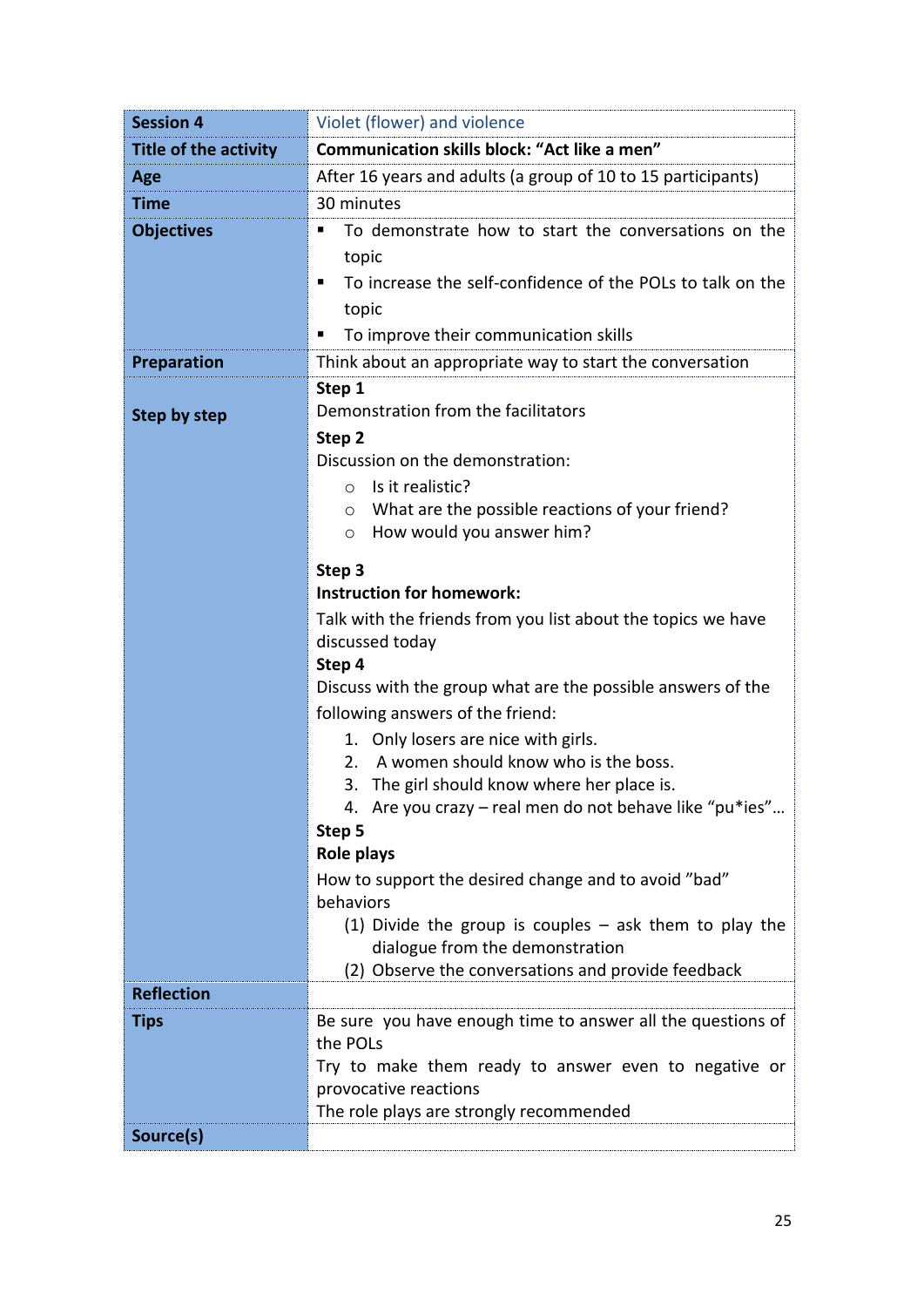#### **Resource sheet 11. Example dialogue "Act like a man"**

POL: I saw you yesterday with your girl. You are a nice couple.

Friend: …

POL: How would you react if your girl does something you do not like?

Friend: ….

Discuss with the group what are the possible answers of the following reactions of the friend:

- 1. Only losers are nice with girls.
- 2. A woman should know who the boss is.
- 3. The girl should know where her place is.
- 4. Are you crazy real men do not behave like "pu\*ies"…

What other objections your friends could have… what are the possible answers?

5. …………………………………………..

6.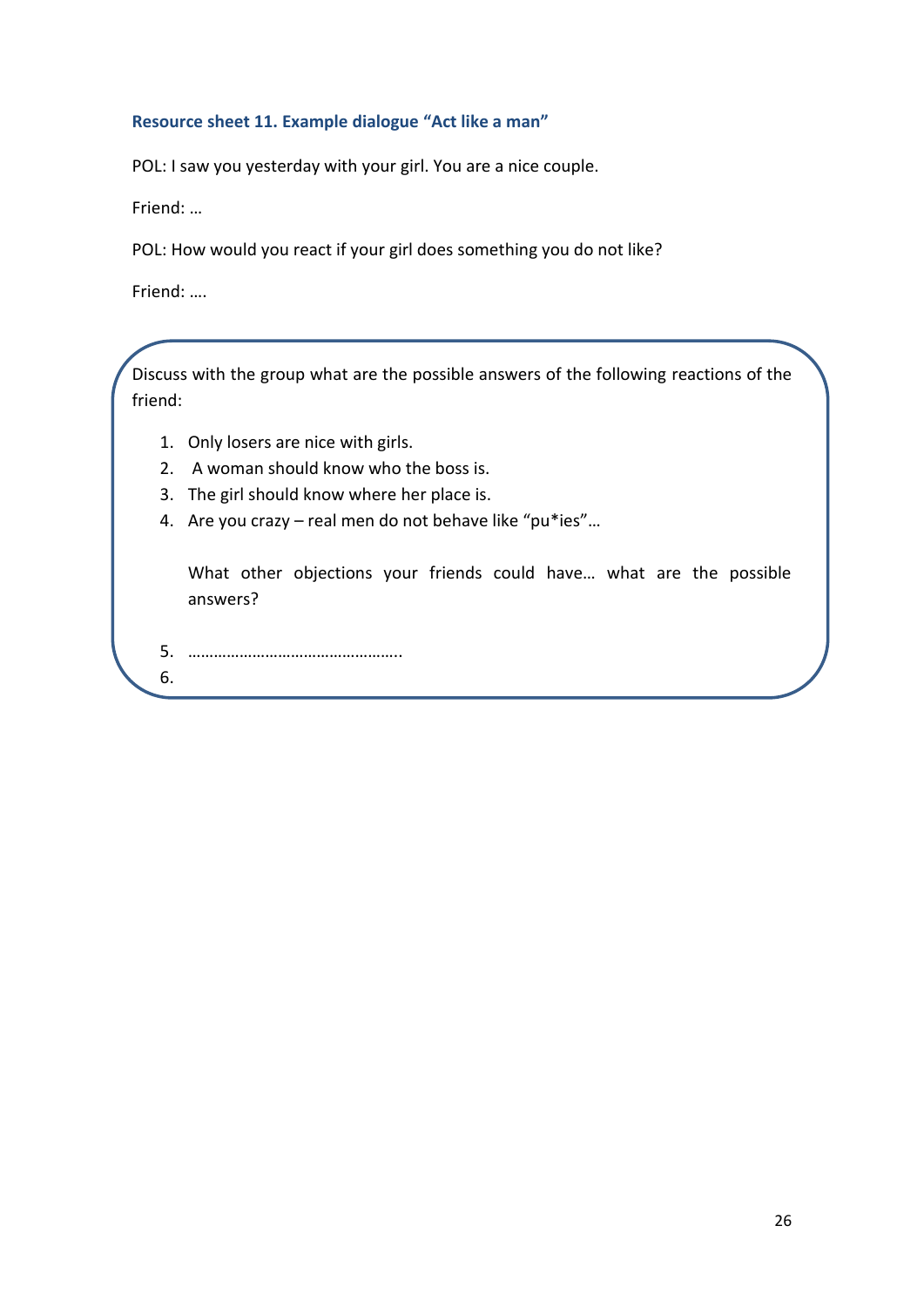| <b>Session 5</b>                  | SMART (ROMA) man                                                                                                                                                                                                                                                                                                                                                                                                                                                                                                                                                                                                                                                                                                                                                       |
|-----------------------------------|------------------------------------------------------------------------------------------------------------------------------------------------------------------------------------------------------------------------------------------------------------------------------------------------------------------------------------------------------------------------------------------------------------------------------------------------------------------------------------------------------------------------------------------------------------------------------------------------------------------------------------------------------------------------------------------------------------------------------------------------------------------------|
| <b>Title of the</b>               | <b>Expressing emotions</b>                                                                                                                                                                                                                                                                                                                                                                                                                                                                                                                                                                                                                                                                                                                                             |
| activity                          |                                                                                                                                                                                                                                                                                                                                                                                                                                                                                                                                                                                                                                                                                                                                                                        |
| Age                               | From 16 years                                                                                                                                                                                                                                                                                                                                                                                                                                                                                                                                                                                                                                                                                                                                                          |
| <b>Time</b>                       | $30 - 45$ minutes                                                                                                                                                                                                                                                                                                                                                                                                                                                                                                                                                                                                                                                                                                                                                      |
| <b>Objectives</b>                 | To help the POLs realize what is the connection between violence<br>٠<br>and emotions                                                                                                                                                                                                                                                                                                                                                                                                                                                                                                                                                                                                                                                                                  |
| Preparation                       | Draw five columns on flipchart paper and write the following                                                                                                                                                                                                                                                                                                                                                                                                                                                                                                                                                                                                                                                                                                           |
|                                   | emotions as headings: Fear, Affection, Sadness, Happiness, and Anger                                                                                                                                                                                                                                                                                                                                                                                                                                                                                                                                                                                                                                                                                                   |
| Step by step<br><b>Reflection</b> | Step 1<br>Individual work<br>Ask each one of the POLs to rank from 1 to 5 how easy is to express<br>each one of the 5 feelings : Fear, Affection, Sadness, Happiness, and<br>Anger<br>Step 2<br>Group discussion ask the POLS:<br>Which of those emotions are easiest to express, and which is<br>$\bullet$<br>the most difficult<br>Why do men and women have different ways of expressing<br>$\bullet$<br>emotions? How do peers, family, community, media, etc.<br>influence how men and women express emotions?<br>How does the way we express our emotions influence our<br>$\bullet$<br>relationships with other people (partners, family, friends,<br>$etc.$ )?<br>What emotional reactions are showing strength and what are<br>$\bullet$<br>proving weakness? |
| <b>Tips</b>                       |                                                                                                                                                                                                                                                                                                                                                                                                                                                                                                                                                                                                                                                                                                                                                                        |
|                                   |                                                                                                                                                                                                                                                                                                                                                                                                                                                                                                                                                                                                                                                                                                                                                                        |
| <b>Source</b>                     | Adapted from: Adapted from: Program M: Young Men's Manual, A<br>Manual for Educators and Youth Workers, CARE<br><b>Training</b><br>International, Website: www.youngmeninitiaitive.org                                                                                                                                                                                                                                                                                                                                                                                                                                                                                                                                                                                 |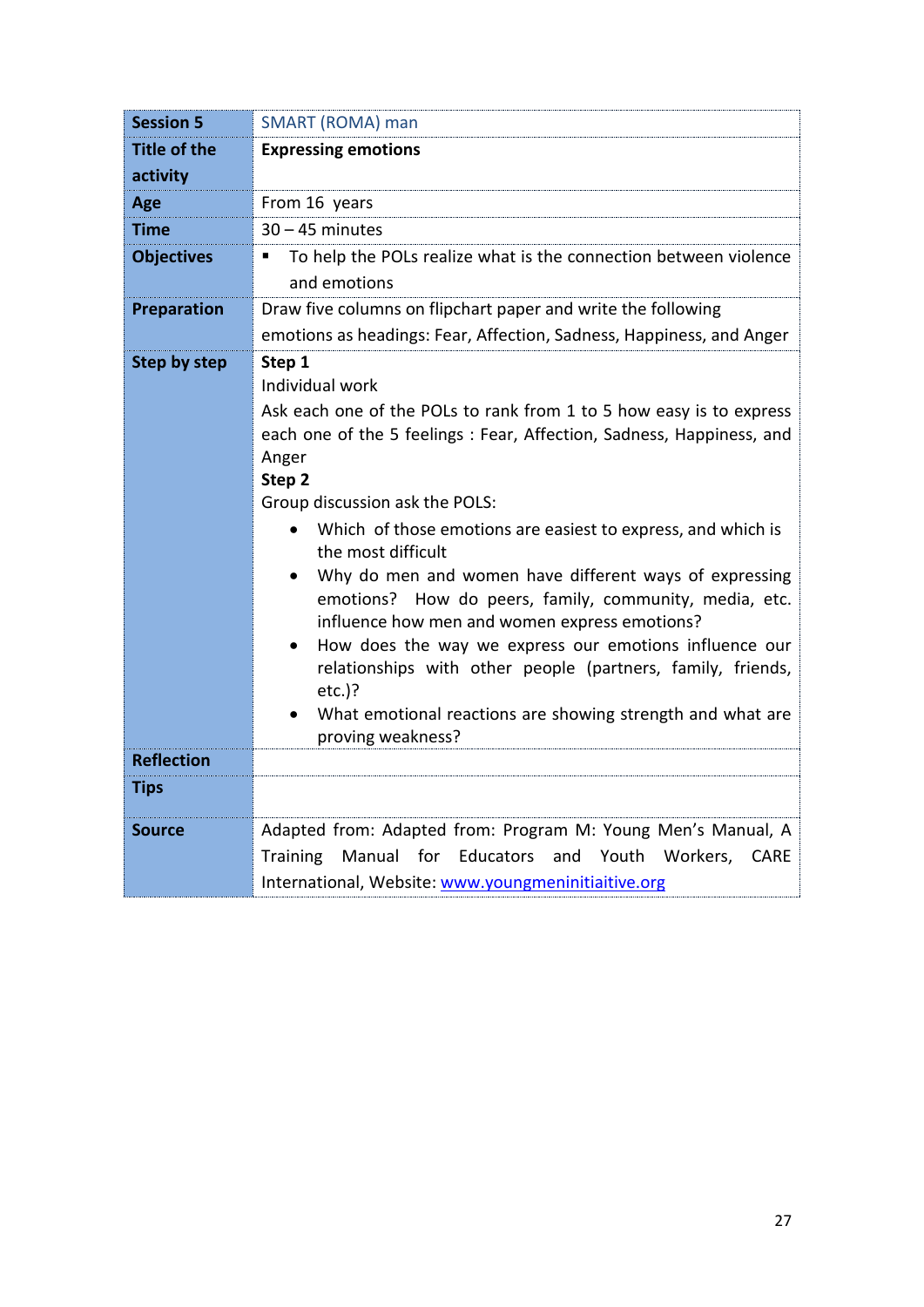# **Resource sheet 12. Expressing emotions**

|                  | 1 | $\overline{2}$ | 3 | 4 | 5 |
|------------------|---|----------------|---|---|---|
| Fear             |   |                |   |   |   |
| <b>Affection</b> |   |                |   |   |   |
| <b>Sadness</b>   |   |                |   |   |   |
| <b>Happiness</b> |   |                |   |   |   |
| <b>Anger</b>     |   |                |   |   |   |

Rank from 1 to 5, which of those emotions is most easy/ difficult for you to express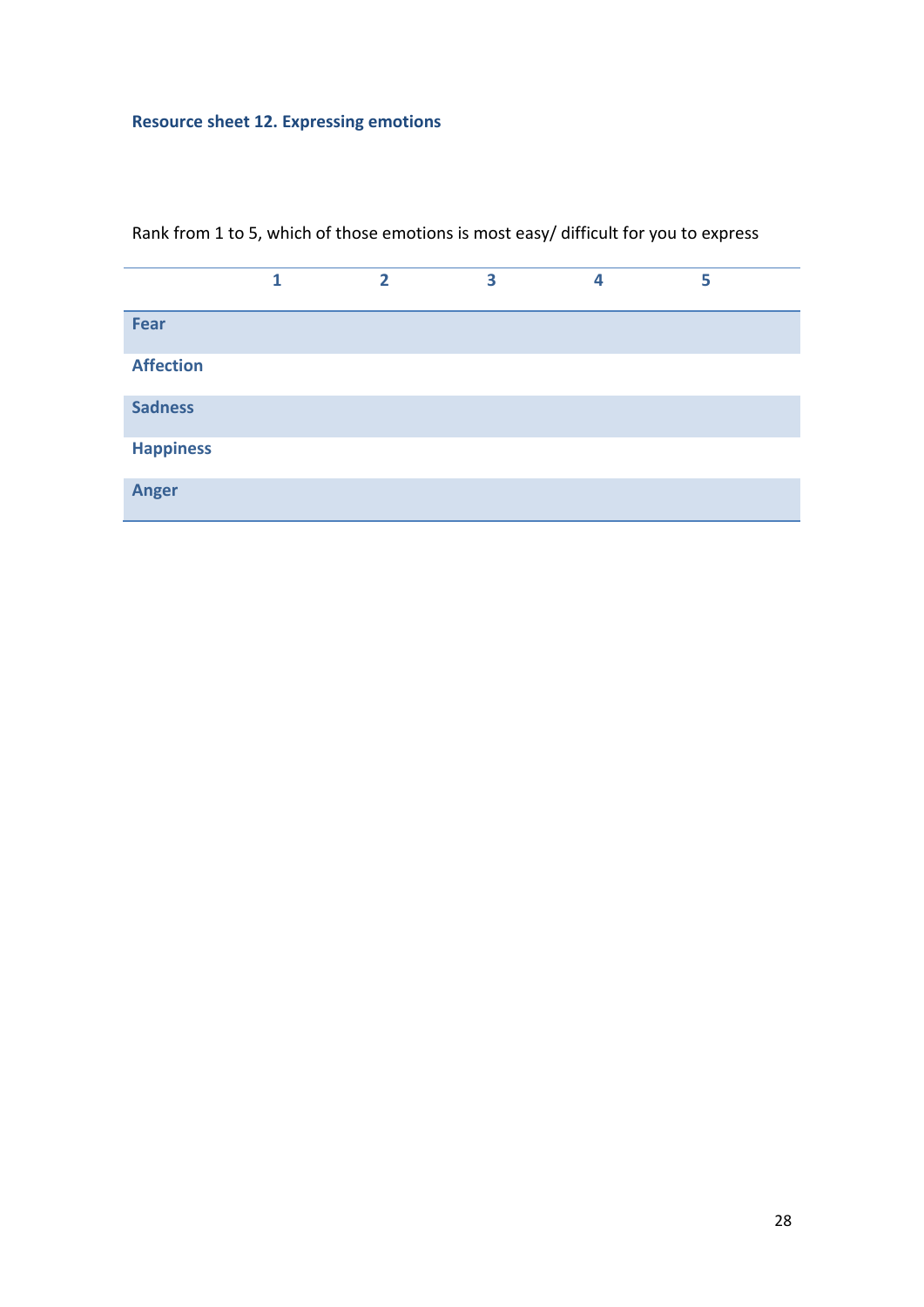| <b>Session 5</b>    | <b>SMART (ROMA) man</b>                                                                                                                                                                                                                                                                                                                                                                                                                  |  |  |  |  |
|---------------------|------------------------------------------------------------------------------------------------------------------------------------------------------------------------------------------------------------------------------------------------------------------------------------------------------------------------------------------------------------------------------------------------------------------------------------------|--|--|--|--|
| <b>Title of the</b> | What do I feel when I am angry?/ "What do I do when I am angry?                                                                                                                                                                                                                                                                                                                                                                          |  |  |  |  |
| activity            |                                                                                                                                                                                                                                                                                                                                                                                                                                          |  |  |  |  |
| Age                 | After 16                                                                                                                                                                                                                                                                                                                                                                                                                                 |  |  |  |  |
| <b>Time</b>         | 30 minutes                                                                                                                                                                                                                                                                                                                                                                                                                               |  |  |  |  |
| <b>Objectives</b>   | To help the POLs understand the connection between the<br>$\circ$<br>feelings and the behavior<br>To illustrate that the emotion is not a reason nor an excuse of<br>$\Omega$<br>being violent<br>To help the POLs to differentiate the emotions from the<br>$\circ$<br>behaviors and the reactions.                                                                                                                                     |  |  |  |  |
| Preparation         |                                                                                                                                                                                                                                                                                                                                                                                                                                          |  |  |  |  |
| <b>Step by step</b> | Step 1<br>Give some time to the participants to think about recent situation<br>when they felt angry.<br>Step 2<br>Divide the group on couples – ask them to share with the partner those<br>situations and answer the questions:<br>What do I feel when I am angry?<br>$\bullet$<br>What do I do when I am angry?<br>Step 3<br>Create scenarios with the group what are the "positive"/ "not<br>aggressive ways" to show express anger? |  |  |  |  |
| <b>Reflection</b>   |                                                                                                                                                                                                                                                                                                                                                                                                                                          |  |  |  |  |
| <b>Tips</b>         |                                                                                                                                                                                                                                                                                                                                                                                                                                          |  |  |  |  |
| <b>Source</b>       |                                                                                                                                                                                                                                                                                                                                                                                                                                          |  |  |  |  |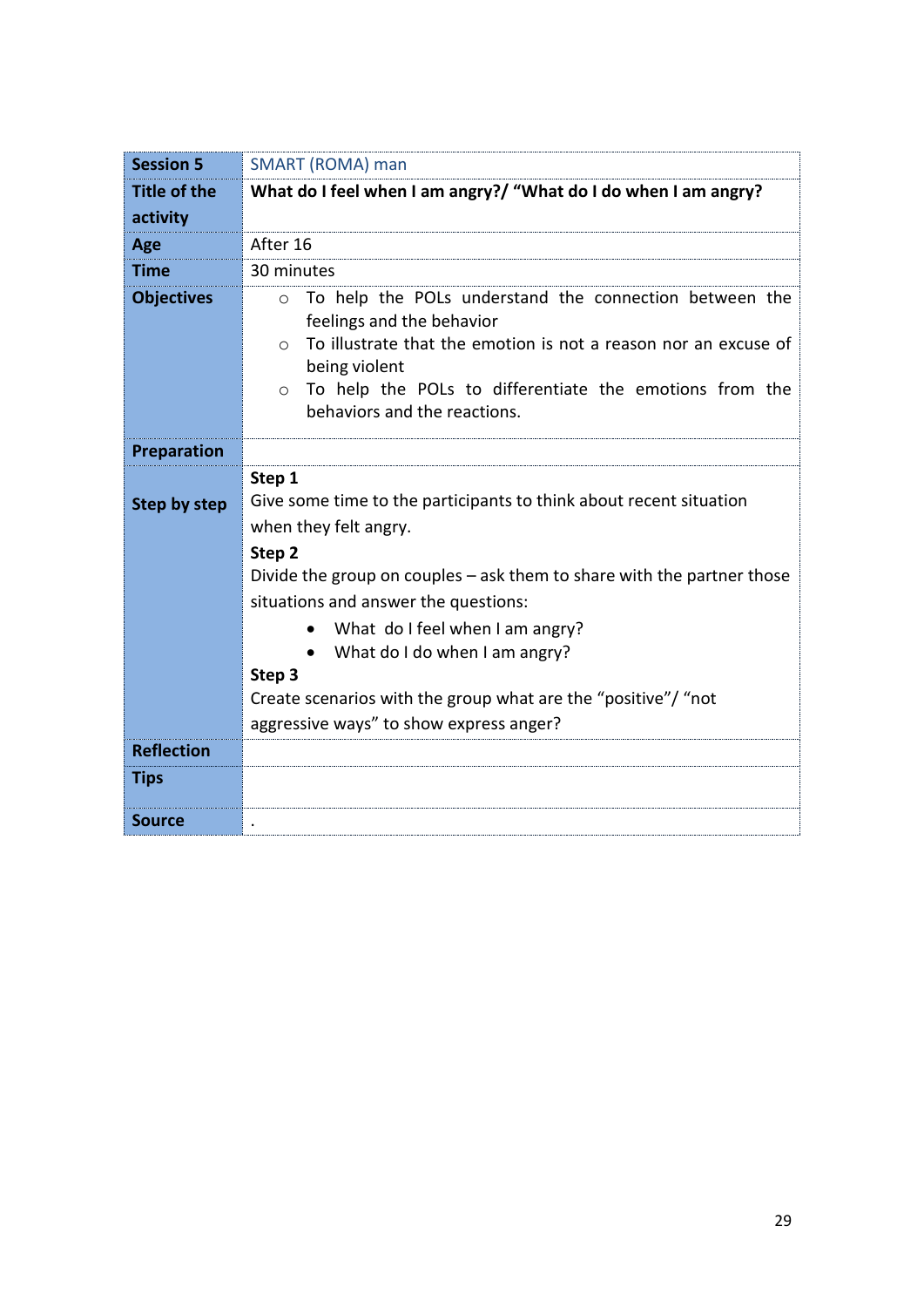| <b>Session 5</b>                                          | SMART (ROMA) man                                                                             |  |  |  |  |
|-----------------------------------------------------------|----------------------------------------------------------------------------------------------|--|--|--|--|
| Title of the activity                                     | <b>Communication skills block:</b> Expressing negative emotions                              |  |  |  |  |
| Age                                                       | After 16 years and adults (a group of 10 to 15 participants)                                 |  |  |  |  |
| <b>Time</b>                                               | 30 minutes                                                                                   |  |  |  |  |
| <b>Objectives</b>                                         | To demonstrate how to start the conversations on the                                         |  |  |  |  |
|                                                           | topic                                                                                        |  |  |  |  |
|                                                           | To increase the self-confidence of the POLs to talk on the<br>п                              |  |  |  |  |
|                                                           | topic                                                                                        |  |  |  |  |
|                                                           | To improve their communication skills<br>п                                                   |  |  |  |  |
| <b>Preparation</b>                                        | Think about an appropriate way to start the conversation                                     |  |  |  |  |
|                                                           | Step 1                                                                                       |  |  |  |  |
| Demonstration form the facilitator<br><b>Step by step</b> |                                                                                              |  |  |  |  |
|                                                           | Step 2                                                                                       |  |  |  |  |
|                                                           | Discussion on the demonstration:                                                             |  |  |  |  |
|                                                           | Is it realistic?<br>٠                                                                        |  |  |  |  |
|                                                           | What are the possible reactions of your friend?                                              |  |  |  |  |
|                                                           | How would you answer him?<br>п                                                               |  |  |  |  |
|                                                           | Step 3                                                                                       |  |  |  |  |
|                                                           | <b>Instruction for homework</b>                                                              |  |  |  |  |
|                                                           | Discuss with the friends from you list the topics discussed                                  |  |  |  |  |
|                                                           | today.                                                                                       |  |  |  |  |
|                                                           | Step 4<br>Discuss with the group what are the possible reactions of the                      |  |  |  |  |
|                                                           | following answers of the friend:                                                             |  |  |  |  |
|                                                           | 1. Man does not talk about feelings                                                          |  |  |  |  |
|                                                           | Those are bushtits, what you are talking about, men?<br>2.                                   |  |  |  |  |
|                                                           | 3. When I am angry I lose controland I do not care                                           |  |  |  |  |
|                                                           | about the others.                                                                            |  |  |  |  |
|                                                           | Step 5                                                                                       |  |  |  |  |
|                                                           | Role plays                                                                                   |  |  |  |  |
|                                                           | How to support the desired change and to avoid "bad"                                         |  |  |  |  |
|                                                           | behaviors                                                                                    |  |  |  |  |
|                                                           | Divide the group is couples $-$ ask them to play the<br>$\circ$                              |  |  |  |  |
|                                                           | dialogue from the demonstration<br>Observe the conversations and provide feedback<br>$\circ$ |  |  |  |  |
| <b>Reflection</b>                                         |                                                                                              |  |  |  |  |
| <b>Tips</b>                                               | Be sure you have enough time to answer all the questions of                                  |  |  |  |  |
|                                                           | the POLs                                                                                     |  |  |  |  |
|                                                           | Try to make them ready to answer even to negative or                                         |  |  |  |  |
|                                                           | provocative reactions                                                                        |  |  |  |  |
|                                                           | The role plays are strongly recommended                                                      |  |  |  |  |
| Source(s)                                                 |                                                                                              |  |  |  |  |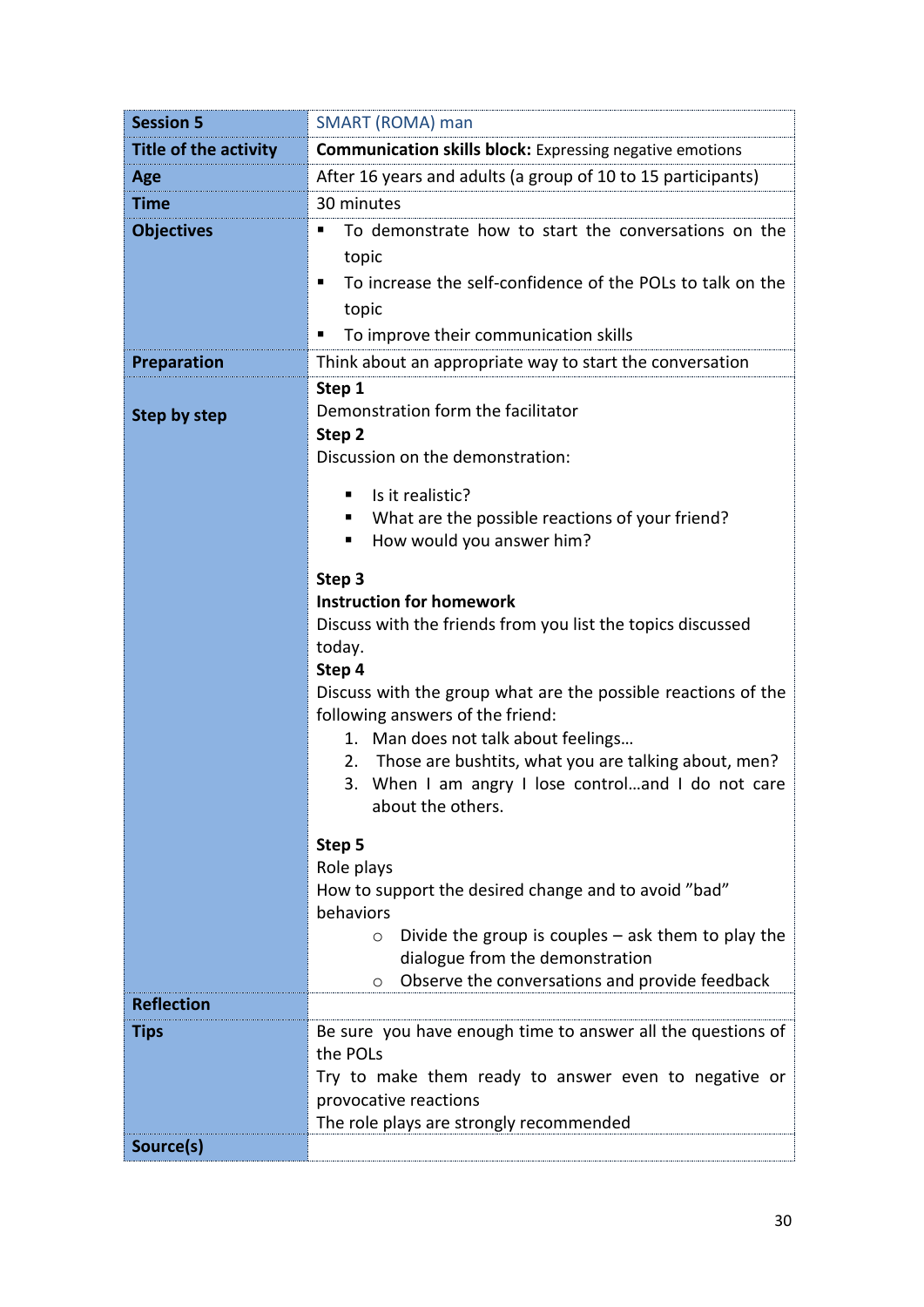## **Resource sheet 13. Example dialogue: Expressing negative emotions**

POL: Are you still dating with your girl? What will you do if your girlfriend piss you off so much… that you want to kill her..

Friend: …

POL: I believe that it is not good talk with her when you are angry… Let the emotion cool down and then explain to her what made you angry, and how she made you feel…

Friend: ….

POL: …

Discuss with the group what are the possible reactions of the following answers of the friend:

- 1. Man does not talk about feelings…
- 2. Those are bushtits, what you are talking about, men?
- 3. When I am angry I lose control…and I do not care about the others.

What other objections your friends could have… what are the possible answers?

- 4. …………………………………………..
- 5.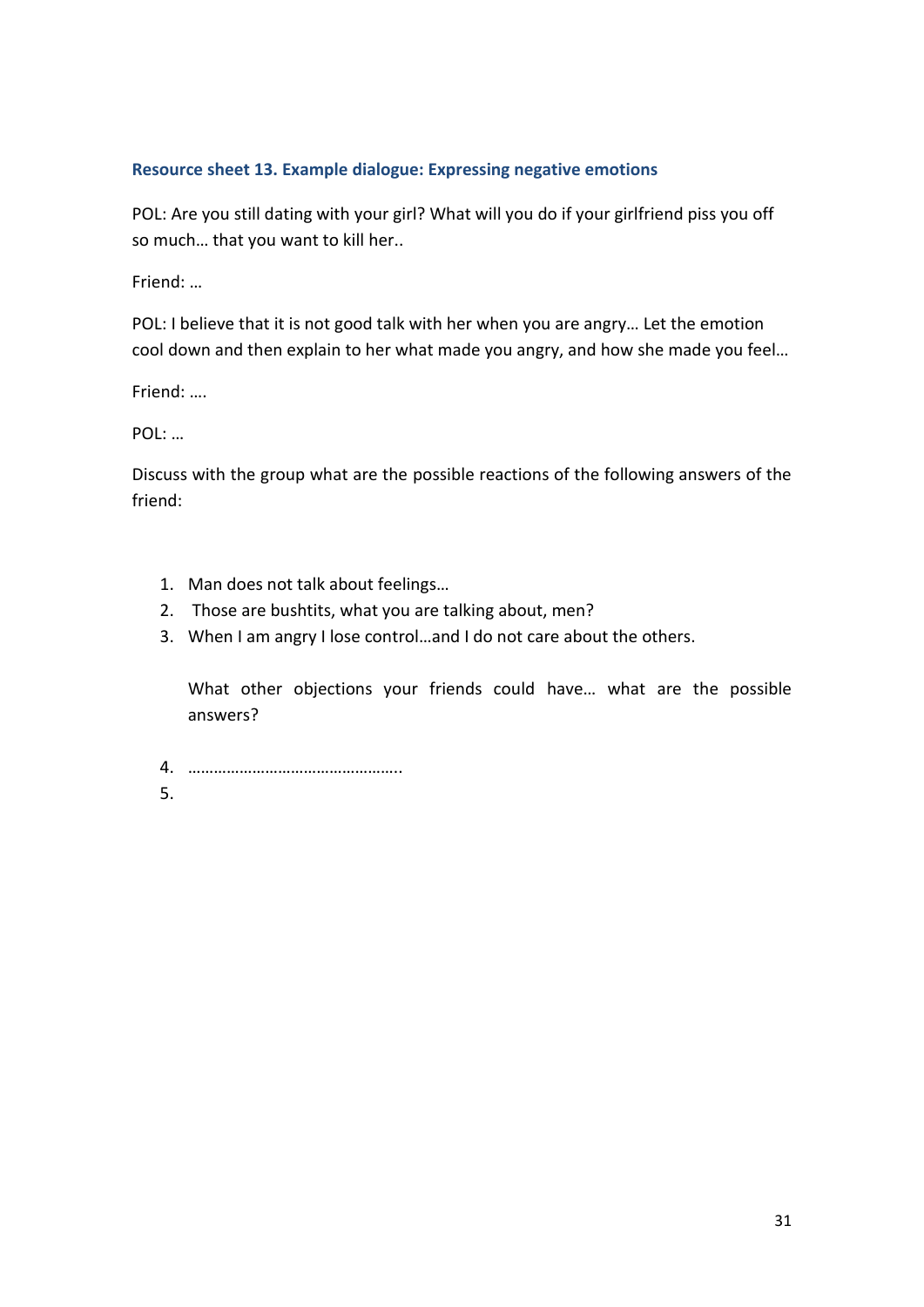| <b>Session 6</b>             | The advertisement                                                                                                                                                                                                                                                                                                                                                                                    |
|------------------------------|------------------------------------------------------------------------------------------------------------------------------------------------------------------------------------------------------------------------------------------------------------------------------------------------------------------------------------------------------------------------------------------------------|
| <b>Title of the activity</b> | <b>Creative activity. The brochure</b>                                                                                                                                                                                                                                                                                                                                                               |
| Age                          | After 16                                                                                                                                                                                                                                                                                                                                                                                             |
| <b>Time</b>                  | 40 min.                                                                                                                                                                                                                                                                                                                                                                                              |
| <b>Objectives</b>            |                                                                                                                                                                                                                                                                                                                                                                                                      |
| <b>Preparation</b>           |                                                                                                                                                                                                                                                                                                                                                                                                      |
| Step by step                 | Step 1.<br>Divide the group in small groups $-$ by 3<br>Step 2.<br>Ask them to create a brochure containing all the important<br>messages from the different sessions of the training<br>Step 3.<br>Group discussion<br>Present the results of the work<br>$\cap$<br>Why we choose this target group?<br>$\circ$<br>What are the main messages we want to<br>O<br>communicate with the target group? |
| <b>Reflection</b>            |                                                                                                                                                                                                                                                                                                                                                                                                      |
| <b>Tips</b>                  |                                                                                                                                                                                                                                                                                                                                                                                                      |
| Source(s)                    | Training practice of HESED                                                                                                                                                                                                                                                                                                                                                                           |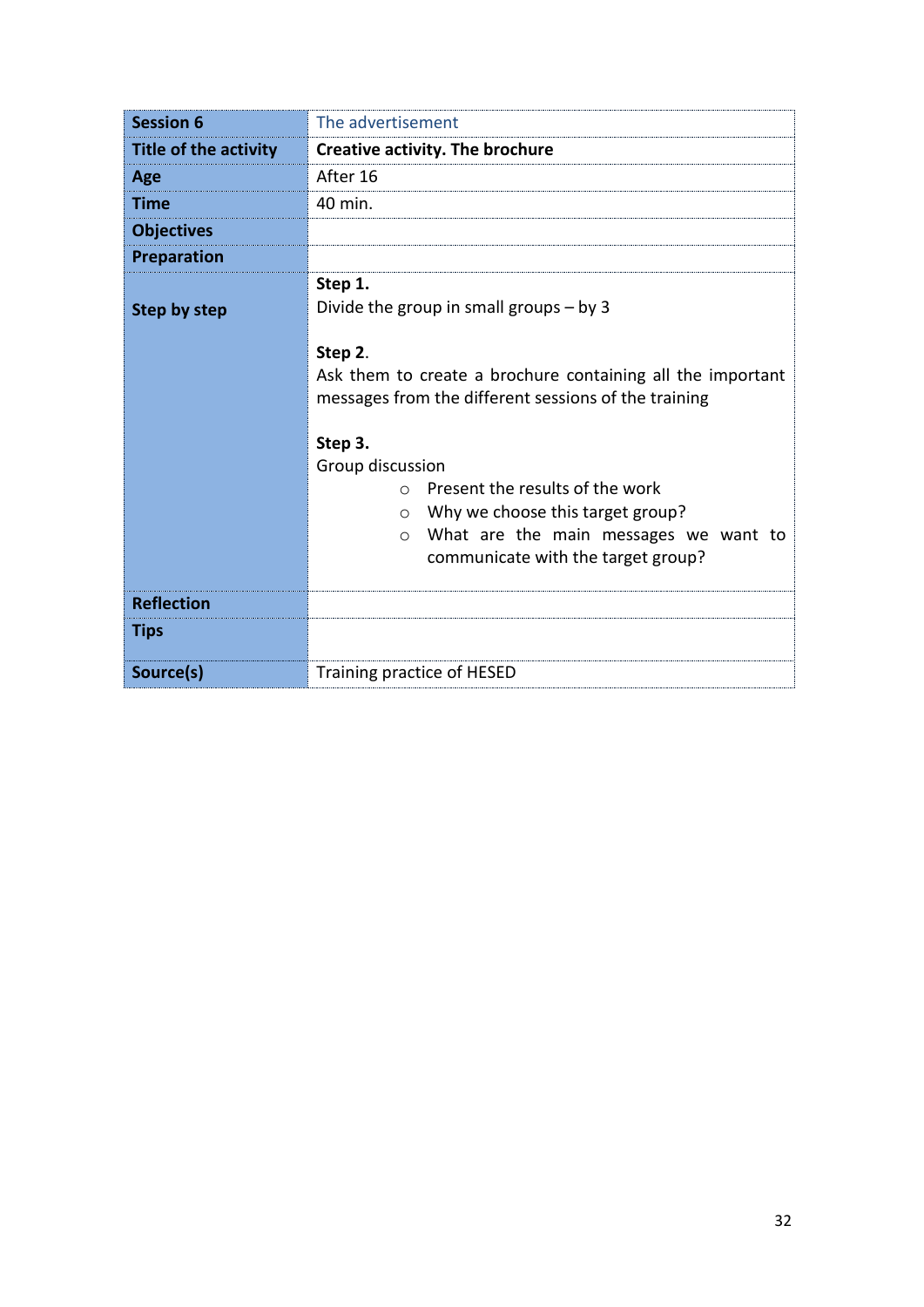| <b>Session 6</b>                  | The advertisement                                                                                                                                                                                                                                                                                                                                                                                                                                                                                                                                                               |  |  |  |
|-----------------------------------|---------------------------------------------------------------------------------------------------------------------------------------------------------------------------------------------------------------------------------------------------------------------------------------------------------------------------------------------------------------------------------------------------------------------------------------------------------------------------------------------------------------------------------------------------------------------------------|--|--|--|
| Title of the activity             | <b>Final Countdown</b>                                                                                                                                                                                                                                                                                                                                                                                                                                                                                                                                                          |  |  |  |
| Age                               | After 16                                                                                                                                                                                                                                                                                                                                                                                                                                                                                                                                                                        |  |  |  |
| <b>Time</b>                       | 40 min.                                                                                                                                                                                                                                                                                                                                                                                                                                                                                                                                                                         |  |  |  |
| <b>Objectives</b>                 | Evaluation of the work                                                                                                                                                                                                                                                                                                                                                                                                                                                                                                                                                          |  |  |  |
| Preparation                       | Prepare a line of evaluation on the flipchart, scale from 0 to<br>10<br>Provide each of the POLs with sticky notes                                                                                                                                                                                                                                                                                                                                                                                                                                                              |  |  |  |
| Step by step<br><b>Reflection</b> | Ask each one of the POLs to scale from 0 to 10 the following<br>questions:<br>1. I have learnt new and interesting things during<br>the training.<br>2. I find the things I have learnt during the<br>training useful.<br>3. I will try to implement the things I have learnt<br>my everyday life:<br>in<br>my personal<br>in<br>relationship, when I speak with my friends.<br>4. I will continue to talk about the topics we have<br>discussed during the training with my friends.<br>5. I feel more confident when talking on the<br>topics of GBV than before the training |  |  |  |
|                                   |                                                                                                                                                                                                                                                                                                                                                                                                                                                                                                                                                                                 |  |  |  |
| <b>Tips</b>                       | If your POLs know how to write and read - make a closed<br>question questionnaire<br>This activity is an important part of the internal evaluation of<br>the training.                                                                                                                                                                                                                                                                                                                                                                                                          |  |  |  |
| Source(s)                         |                                                                                                                                                                                                                                                                                                                                                                                                                                                                                                                                                                                 |  |  |  |